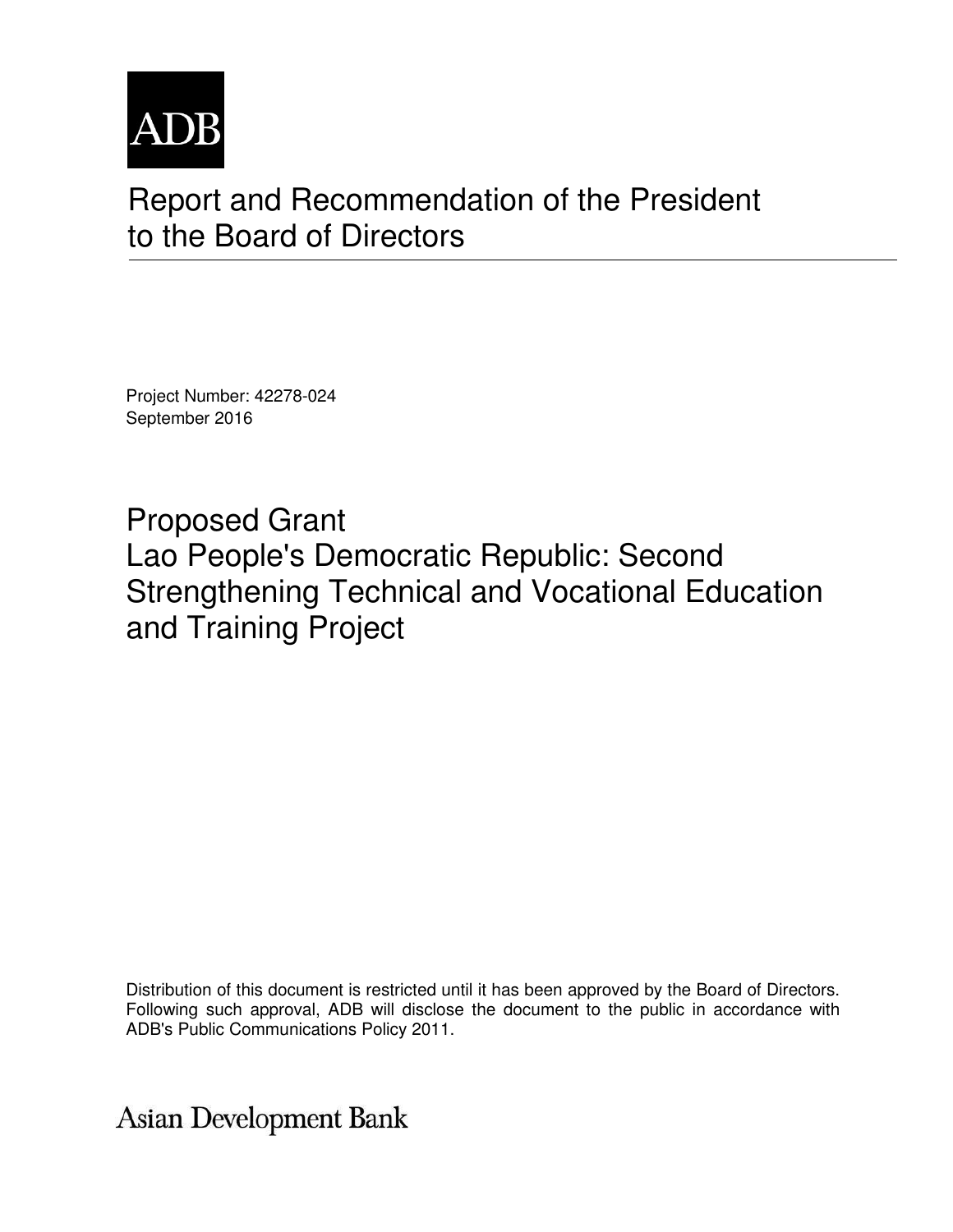#### **CURRENCY EQUIVALENTS**

(as of 30 August 2016)

| Currency unit      | $\qquad \qquad \longleftarrow$ | kip (KN)   |
|--------------------|--------------------------------|------------|
| KN <sub>1.00</sub> | $=$                            | \$0.000123 |
| \$1.00             | $=$                            | KN8,113    |

#### **ABBREVIATIONS**

| ADB          |     | Asian Development Bank                               |
|--------------|-----|------------------------------------------------------|
| <b>ASEAN</b> |     | Association of Southeast Asian Nations               |
| <b>GDP</b>   |     | gross domestic product                               |
| Lao PDR      | $-$ | Lao People's Democratic Republic                     |
| <b>MOES</b>  |     | Ministry of Education and Sports                     |
| <b>TVED</b>  |     | <b>Technical and Vocational Education Department</b> |
| TVET         |     | technical and vocational education and training      |

#### **NOTES**

- (i) The fiscal year (FY) of the government ends on 30 September. "FY" before a calendar year denotes the year in which the fiscal year ends, e.g., FY2016 ends on 30 September 2016.
- (ii) In this report, "\$" refers to US dollars.

| A. Inagaki, Human and Social Development Division, SERD                                                                         |
|---------------------------------------------------------------------------------------------------------------------------------|
| W. Kubitzki, Principal Social Sector Economist, SERD                                                                            |
| J. Ghimire, Senior Counsel, Office of the General Counsel<br>C. Lapsansky, Development Communications Specialist, Department of |
| S. Lee, Principal Social Development Specialist, Pacific Department                                                             |
|                                                                                                                                 |

In preparing any country program or strategy, financing any project, or by making any designation of or reference to a particular territory or geographic area in this document, the Asian Development Bank does not intend to make any judgments as to the legal or other status of any territory or area.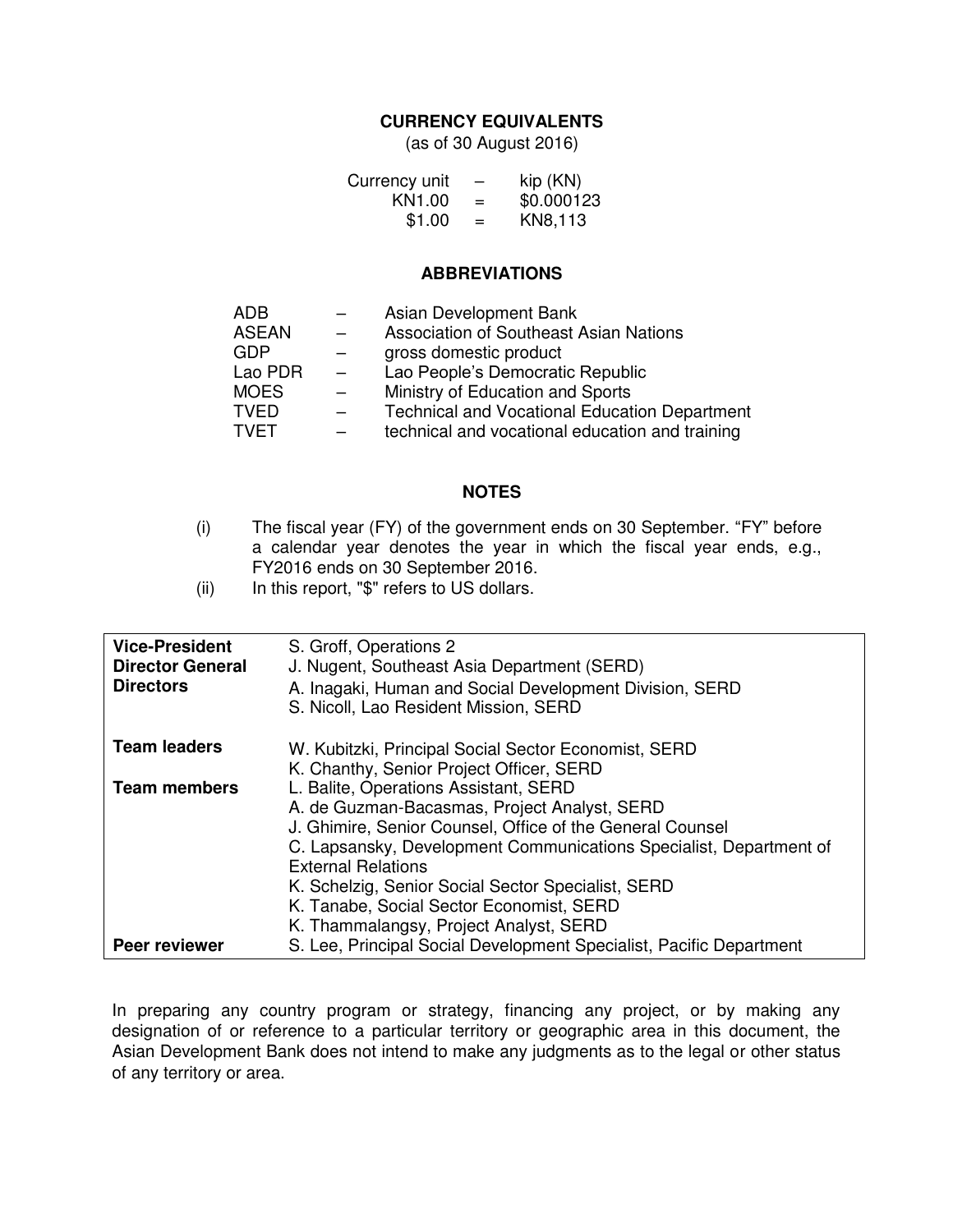# **CONTENTS**

**Page** 

|      | PROJECT AT A GLANCE                                                                                                                                          |                                         |
|------|--------------------------------------------------------------------------------------------------------------------------------------------------------------|-----------------------------------------|
| I.   | THE PROPOSAL                                                                                                                                                 |                                         |
| ΙΙ.  | THE PROJECT                                                                                                                                                  |                                         |
|      | Rationale<br>А.<br>В.<br>Impact and Outcome<br>C.<br>Outputs<br>D.<br><b>Investment and Financing Plans</b><br>Е.<br><b>Implementation Arrangements</b>      | 3<br>$\overline{\mathcal{A}}$<br>6<br>7 |
| III. | <b>DUE DILIGENCE</b>                                                                                                                                         | 7                                       |
|      | <b>Economic and Financial</b><br>А.<br>В.<br>Governance<br>C.<br><b>Poverty and Social</b><br>D.<br>Safeguards<br>Е.<br><b>Risks and Mitigating Measures</b> | 7<br>8<br>9<br>9<br>10                  |
| IV.  | <b>ASSURANCES</b>                                                                                                                                            | 10                                      |
| V.   | <b>RECOMMENDATION</b>                                                                                                                                        |                                         |
|      | <b>APPENDIXES</b>                                                                                                                                            |                                         |
| 1.   | Design and Monitoring Framework                                                                                                                              | 11                                      |
| 2.   | <b>List of Linked Documents</b>                                                                                                                              | 14                                      |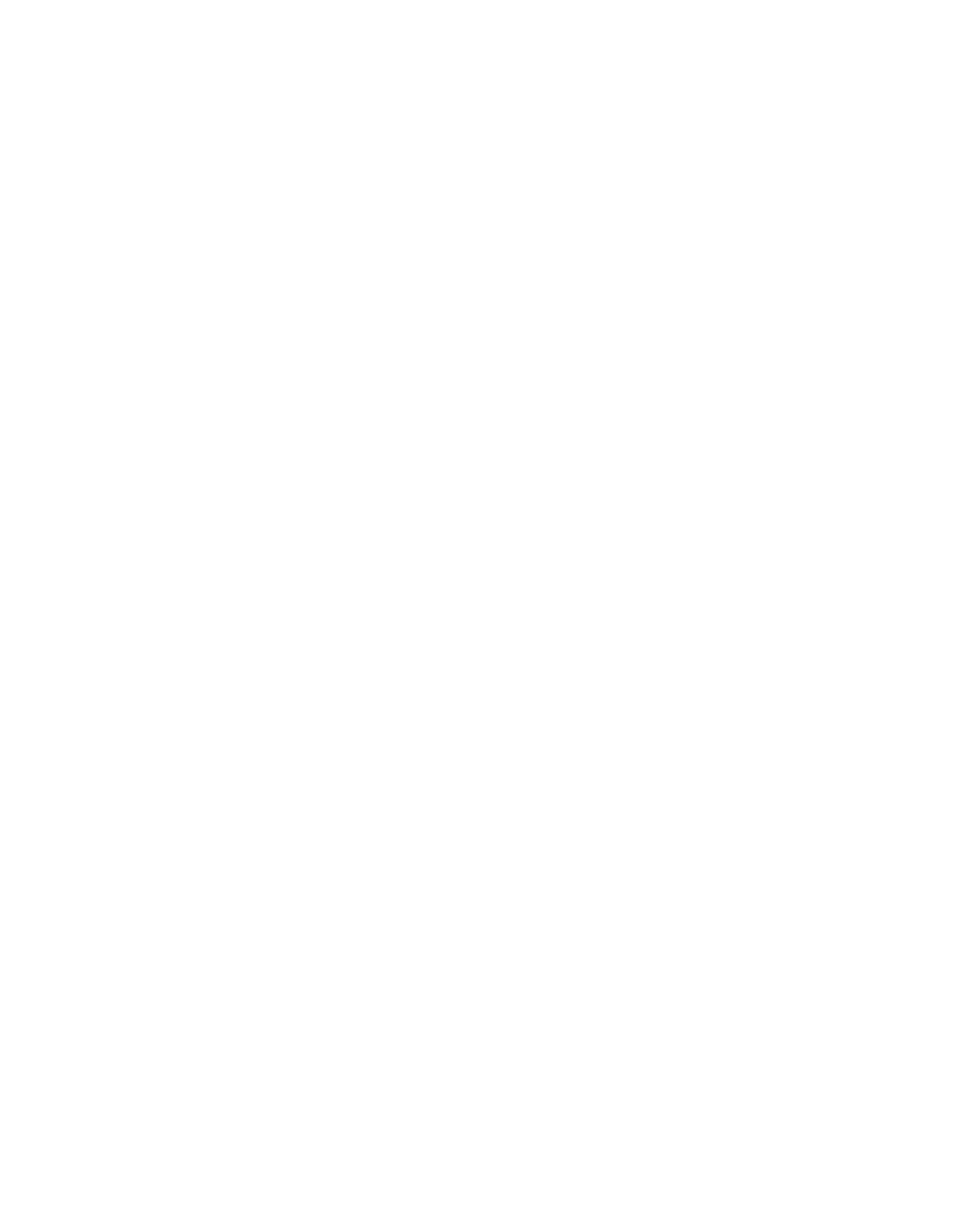# **PROJECT AT A GLANCE**

|    | 1. Basic Data                             |                                                                                    |                                                                   | Project Number: 42278-024         |
|----|-------------------------------------------|------------------------------------------------------------------------------------|-------------------------------------------------------------------|-----------------------------------|
|    | <b>Project Name</b>                       | Second Strengthening Technical and                                                 | <b>Department</b>                                                 | <b>SERD/SEHS</b>                  |
|    |                                           | Vocational Education and Training                                                  | /Division                                                         |                                   |
|    |                                           | Project                                                                            |                                                                   |                                   |
|    | Country                                   | Lao People's Democratic Republic                                                   | <b>Executing Agency</b>                                           | Ministry of Education and         |
|    | <b>Borrower</b>                           | Ministry of Finance, Lao PDR                                                       |                                                                   | Sports                            |
|    | 2. Sector                                 | Subsector(s)                                                                       |                                                                   | <b>ADB Financing (\$ million)</b> |
|    | ✔ Education                               | Technical and vocational education and training                                    |                                                                   | 25.00                             |
|    |                                           |                                                                                    | <b>Total</b>                                                      | 25.00                             |
|    |                                           |                                                                                    |                                                                   |                                   |
|    | 3. Strategic Agenda<br>Inclusive economic | <b>Subcomponents</b>                                                               | <b>Climate Change Information</b><br>Climate Change impact on the |                                   |
|    | growth (IEG)                              | Pillar 2: Access to economic opportunities,<br>including jobs, made more inclusive | Project                                                           | Low                               |
|    |                                           | Pillar 3: Extreme deprivation prevented and                                        |                                                                   |                                   |
|    |                                           | effects of shocks reduced (Social Protection)                                      |                                                                   |                                   |
|    |                                           |                                                                                    |                                                                   |                                   |
|    | 4. Drivers of Change                      | <b>Components</b>                                                                  | <b>Gender Equity and Mainstreaming</b>                            |                                   |
|    | Governance and capacity                   | Client relations, network, and partnership                                         | Gender equity (GEN)                                               |                                   |
|    | development (GCD)                         | development to partnership driver of change                                        |                                                                   |                                   |
|    |                                           | Institutional systems and political economy                                        |                                                                   |                                   |
|    | Knowledge solutions                       | Application and use of new knowledge                                               |                                                                   |                                   |
|    | (KNS)                                     | solutions in key operational areas                                                 |                                                                   |                                   |
|    |                                           | Knowledge sharing activities                                                       |                                                                   |                                   |
|    | Private sector                            | Public sector goods and services essential for                                     |                                                                   |                                   |
|    | development (PSD)                         | private sector development                                                         |                                                                   |                                   |
|    | 5. Poverty Targeting                      |                                                                                    | <b>Location Impact</b>                                            |                                   |
|    | Project directly targets                  | No                                                                                 | Nation-wide                                                       | High                              |
|    | poverty                                   |                                                                                    |                                                                   |                                   |
|    | 6. Risk Categorization:                   | Low                                                                                |                                                                   |                                   |
|    | 7. Safeguard Categorization               | Environment: B Involuntary Resettlement: C Indigenous Peoples: C                   |                                                                   |                                   |
|    | 8. Financing                              |                                                                                    |                                                                   |                                   |
|    | <b>Modality and Sources</b>               |                                                                                    | Amount (\$ million)                                               |                                   |
|    | <b>ADB</b>                                |                                                                                    |                                                                   | 25.00                             |
|    |                                           | Sovereign Project grant: Asian Development Fund                                    |                                                                   | 25.00                             |
|    | Cofinancing                               |                                                                                    |                                                                   | 0.00                              |
|    | None                                      |                                                                                    |                                                                   | 0.00                              |
|    | Counterpart                               |                                                                                    |                                                                   | 1.50                              |
|    | Government                                |                                                                                    |                                                                   | 1.50                              |
|    |                                           |                                                                                    |                                                                   |                                   |
|    | <b>Total</b>                              |                                                                                    |                                                                   | 26.50                             |
|    |                                           |                                                                                    |                                                                   |                                   |
| 9. | <b>Effective Development Cooperation</b>  |                                                                                    |                                                                   |                                   |
|    | Use of country procurement systems        | No                                                                                 |                                                                   |                                   |
|    |                                           | Use of country public financial management systems<br>Yes                          |                                                                   |                                   |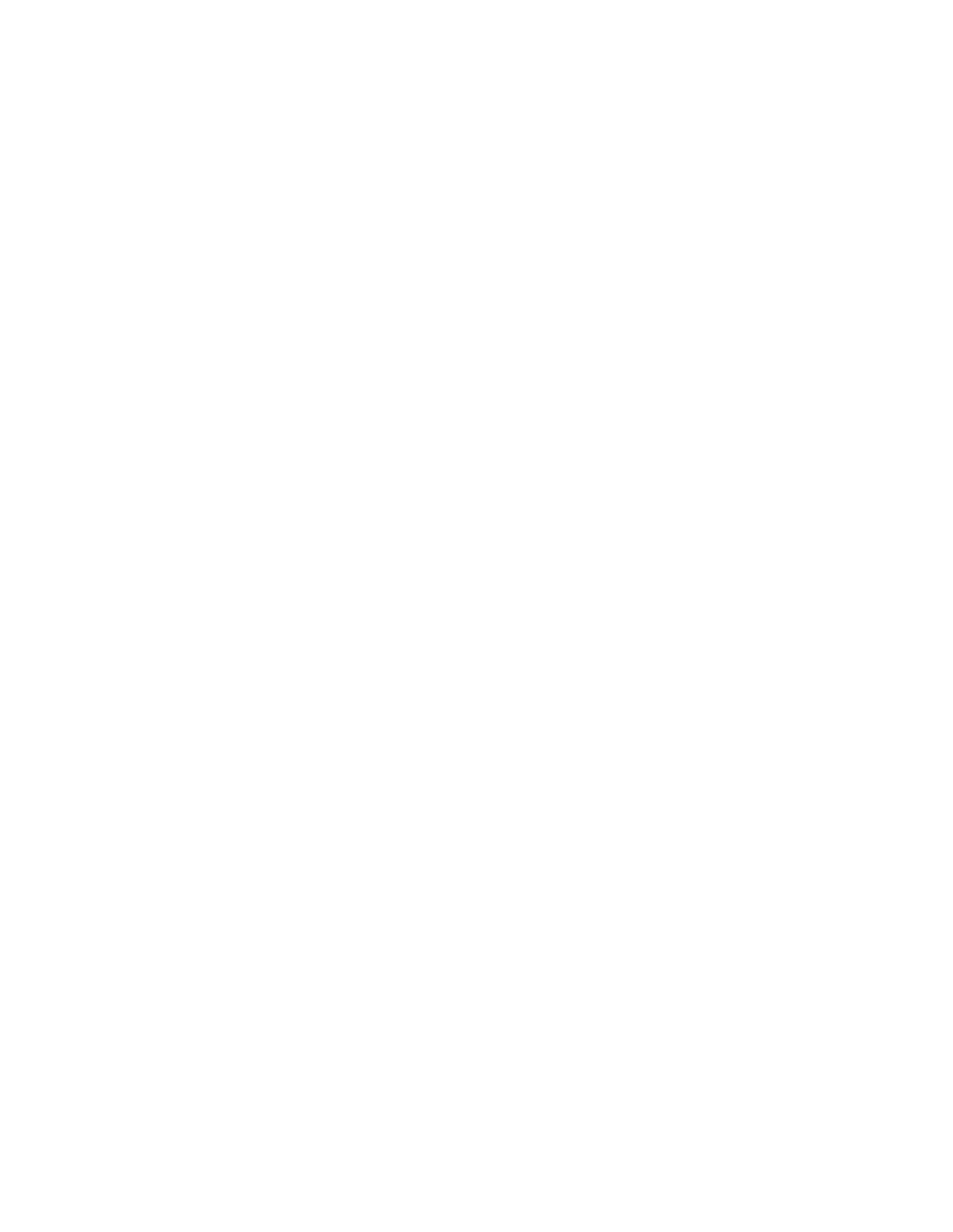# **I. THE PROPOSAL**

1. I submit for your approval the following report and recommendation on a proposed grant to the Lao People's Democratic Republic (Lao PDR) for the Second Strengthening Technical and Vocational Education and Training Project.<sup>1</sup>

2. Building on the lessons of the Strengthening Technical and Vocational Education and Training Project,<sup>2</sup> the proposed project will continue to support efforts to realign technical and vocational education and training (TVET) with current and future labor market needs by (i) upgrading teaching and learning environments at eight vocational colleges, (ii) strengthening teachers' competencies to deliver student-centered practical training in skill areas that are in demand, and (iii) improving the management of colleges and fostering an environment that demonstrates the principles of entrepreneurship and promotes involvement of companies and communities in TVET. The project will increase poor and disadvantaged students' access to TVET through targeted direct stipends and more dormitory spaces at colleges. The project will also undertake TVET promotion measures to improve the public image of TVET and enhance understanding of TVET products and services among youth, their parents, and communities. $3$ 

## **II. THE PROJECT**

#### **A. Rationale**

3. **Labor market dynamics.** The Lao economy grew at an annual average of 7% from 2005 to 2015. The services sector is the largest gross domestic product (GDP) contributor (37.9%), employing 19.7% of the labor force. Industry contributed 32.4% to GDP and employed about 8.0% of the labor force. Although about 70.0% of the population continues to derive its income mainly from agriculture, its GDP share fell from about 45.0% in 2000 to 23.1% in 2014. Given a high percentage of the labor force engaged in small farming, more than three-quarters of the labor force is estimated to be involved in informal sector activities. Demographic trends suggest that the labor force will continue to grow until 2025, but the labor market structure will change as more workers shift from agriculture to industry and services. However, business communities in the industry and services sectors have identified the lack of adequate skills among TVET graduates to be a major challenge in finding better-paying jobs.<sup>4</sup> To accelerate the shift toward the technology-intensive industry and services sectors, a sufficient supply of labor with advanced skills will be essential. This requires aligning TVET services with labor market demands. Currently, only one-third of workers of age 18–27 in nonagricultural jobs have any postsecondary, TVET, or higher education. The 2015 establishment of the Association of Southeast Asian Nations (ASEAN) Economic Community is placing further pressure on the government to improve the performance of TVET to advance productivity and competitiveness of Lao companies. Although the Lao PDR made considerable progress in modernizing the TVET system, it is vital to expand and improve the quality and relevance of TVET to cope with

 1 The Asian Development Bank (ADB) provided project preparatory technical assistance for Preparing the Second

Technical and Vocational Education Development Project (TA 8964-LAO). 2 ADB. 2010. *Report and Recommendation of the President to the Board of Directors: Proposed Grant to the Lao People's Democratic Republic for Strengthening Technical and Vocational Education and Training Project.* Manila. (Grant 0211-LAO, \$23.0 million, approved on 9 July 2010 and completed in September 2016). 3 The design and monitoring framework is in Appendix 1.

<sup>4</sup> ADB, International Labour Organization, and German development cooperation through Deutsche Gesellschaft für Internationale Zusammenarbeit reports suggest that skilled labor is needed throughout the industry and services sectors. Manufacturing companies need engineers and workers with advanced skills to operate and maintain machinery, as well as toolmakers, electricians, general mechanics, and information and communication technology staff. In construction-related occupations, quality skills are in demand, including electricians, welders, plumbers, carpenters, and bricklayers. Companies seek graduates with advanced management and administrative skills.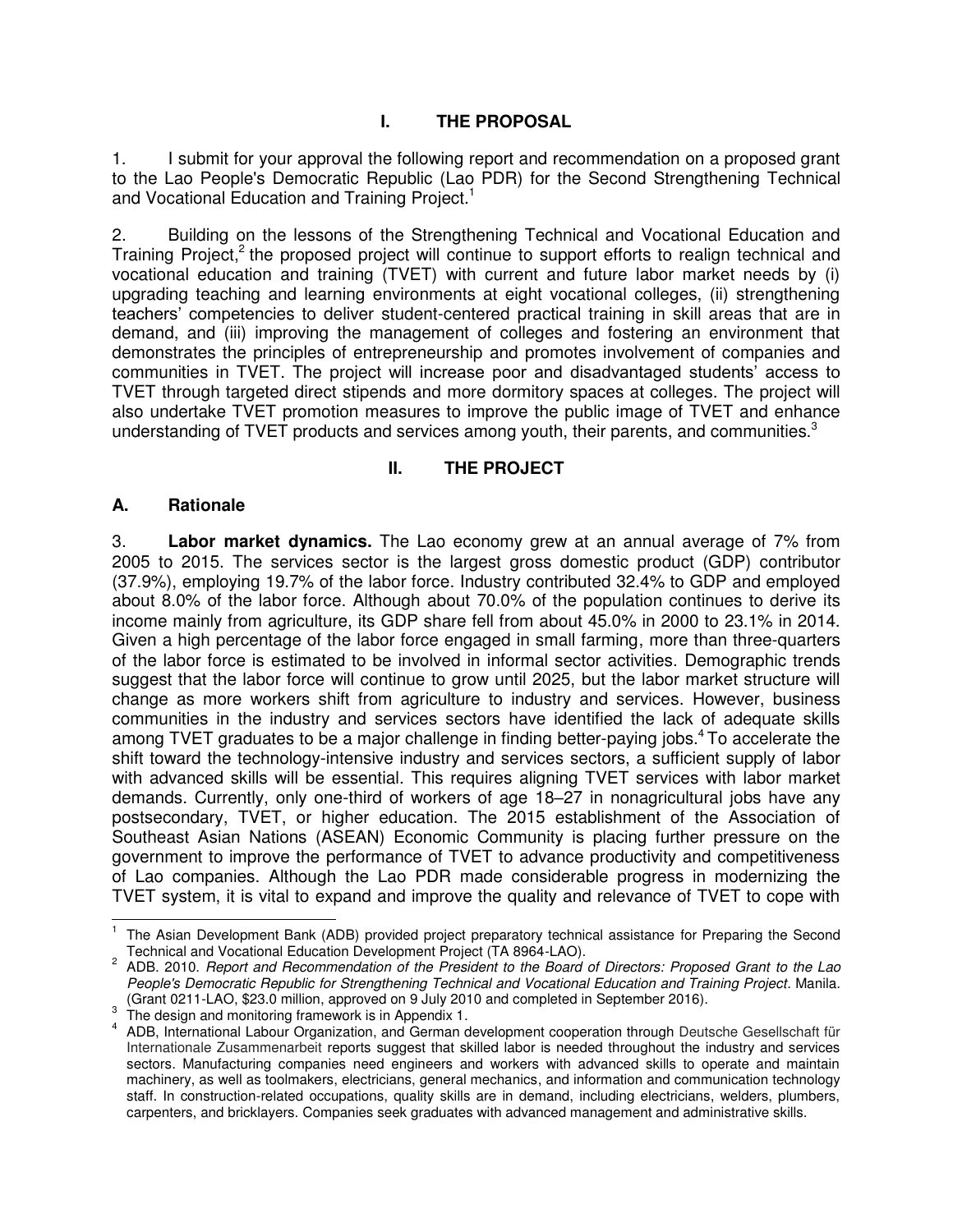the increasing demand for a competent workforce.

4. **Need for expansion**. The TVET system comprises 23 public vocational colleges under the Ministry of Education and Sports (MOES) and about 40 private training providers. Private TVET institutions are mostly located in urban areas, offering programs related to management, information and communication technology, and business administration, which do not require expensive training equipment. About 26,300 students (of whom about 10,500 are women) are enrolled in public TVET colleges, and about 36,400 are enrolled in private TVET institutions. Considering (i) demographic trends, (ii) the growing demand for skilled labor, and (iii) the increasing number of secondary graduates seeking to acquire technical and managerial skills, the government anticipates that the number of students in public TVET colleges will increase to about 63,000 by 2020. This would require a substantial expansion of the existing TVET capacity. MOES employs about 2,300 TVET teachers. To deal with the increased number of students, MOES expects that more than 1,000 new teachers will be required, and MOES also anticipates that the current facilities at the 23 public colleges will have to be expanded and upgraded. At present, there are about 1,200 classrooms and workshops at public colleges. By 2020, about 2,000 classrooms and workshops will be needed to accommodate students.

5. **TVET financing.** About 15.5% of annual national public expenditure has been directed to education from 2008–2015. This share is expected to increase to 17.0% by 2020. The share of funding provided for TVET within MOES overall budget is relatively small. However, according to MOES' projection, the share of expenditures for TVET will increase from 2.7% in 2015 to 4.0% in 2019, although no reliable estimates can indicate whether the projected increase will be adequate to cover the additional costs for expanding facilities, financing a larger teaching force, and covering operation and maintenance costs for workshops, dormitories, and equipment. Initial estimates of the required capital investments to modernize and expand TVET infrastructure are \$50.0 million for 2017–2020. However, this estimate does not consider the specific and costly equipment that will be needed both to introduce new programs and upgrade existing training programs in technology-driven occupations.

6. **Quality and relevance of TVET.** Key issues in TVET include the low level of involvement of companies in TVET programs and in assessment schemes, and a lack of opportunities for students to gain hands-on experience at college workshops or at company sites. Another challenge is the limited competence of teachers to adopt modern teaching techniques that integrate practical skills training with theoretical content. Outdated and inadequate equipment and workshops hamper teaching and learning at many TVET institutions. Given limited formal employment opportunities, many TVET graduates seek jobs or selfemployment in the informal sector. To help graduates to start their own businesses, programs need to consider entrepreneurial approaches to improve the ability of students to identify business opportunities and respond to local market demand.

7. **Access to TVET.** Access to TVET is constrained by negative public perceptions of TVET coupled with a general preference for white collar jobs. This reflects both the perceived low quality of TVET colleges and a lack of understanding of TVET services and job opportunities for TVET graduates. Students and parents have limited information on the changing job market, the careers that will be in demand, salary scales for skilled employment, and the role of TVET in preparing students for emerging opportunities. Where there is demand for TVET courses, economic constraints often hamper access given high poverty rates. About two-thirds of the population lives on less than \$2 per day, and many families cannot afford the direct costs or the opportunity costs associated with sending their children to a full-time residential TVET course.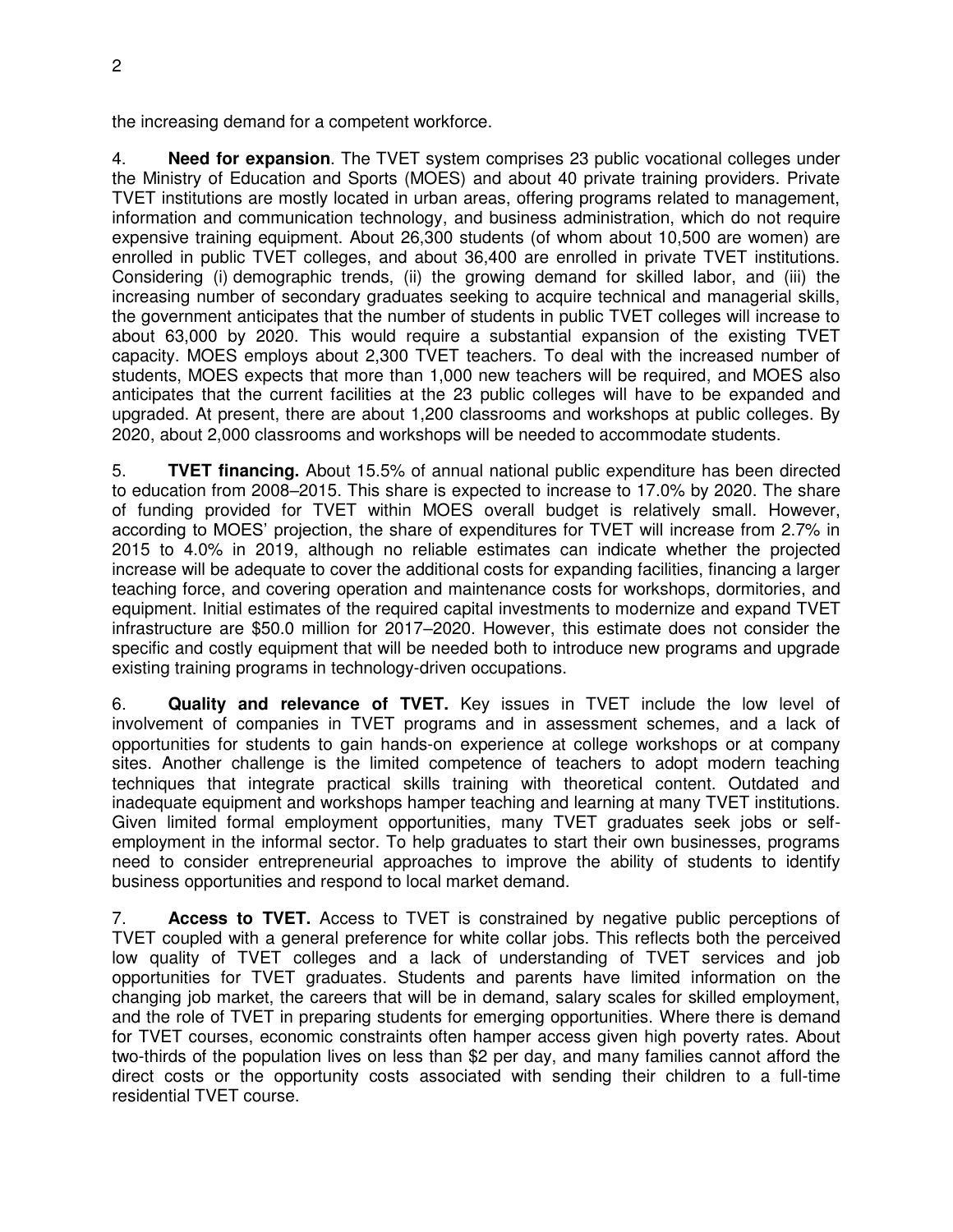8. **Government strategy.** The Eighth National Socio-Economic Development Plan 2016– 2020 sets out strategies to promote (i) regional and international integration within the ASEAN Economic Community, and (ii) industrialization and modernization of the Lao PDR economy toward becoming an upper-middle-income country. The plan recognizes the importance of human resource development in achieving the country's social and economic objectives and prioritizes improvement of education services. Upgrading TVET is part of the human resource development strategy and the national education sector reforms. MOES endorsed the TVET Development Plan 2016–2020, which aims to increase access to TVET and strengthen the delivery of TVET programs. The project will contribute to achieving the targets to (i) expand the TVET system and (ii) improve the relevance and quality of programs delivered by colleges.

9. **Development coordination.** The Government of Germany supports 12 colleges and provides (i) policy advice to strengthen the overall TVET system, (ii) technical assistance for the development of a National Qualification Framework,<sup>5</sup> standards, curriculum modules, and design of training programs, (iii) limited funding for scholarships, (iv) infrastructure support to upgrade teaching and learning environments, and (v) assistance to the Vocational Education Development Institute in developing and implementing strategies to advance professional development of teachers. The governments of Switzerland and Luxembourg provide assistance to strengthen TVET for tourism and hospitality and stipends to poor students. The modality of the project's stipend scheme will be harmonized with stipend programs of other development partners.

10. **Lessons and ADB support.** The Asian Development Bank (ADB) is the leading development partner in post-basic education in the Lao PDR. ADB has supported the senior secondary, TVET, and higher education<sup>6</sup> subsectors since 2006 and was instrumental in preparing the national human resource development strategy. The 2010 country assistance program evaluation rated ADB's education sector assistance as successful.<sup>7</sup> Lessons from ADB's Strengthening Technical and Vocational Education and Training Project include the following: (i) employers need to be involved in planning at the college level to ensure that investments in infrastructure and equipment are relevant and demand-driven, (ii) strong commitment of college leadership is essential to ensure that project investments are sustained and modern teaching approaches are adopted, (iii) the complex design of a training assistance voucher program for poor students was too ambitious in its attempt to create competition among institutions to improve quality while also channeling resources to students, (iv) innovative approaches to professional development for teachers and managers are required to introduce an entrepreneurial culture in managing colleges and program delivery, and (v) sufficient resources need to be allocated to operate and maintain facilities. Based on these lessons, the project was designed with a strong demand-driven approach and with the intention to complement the efforts of other development partners with a major focus on expanding the capacity of and access to TVET and strengthening TVET delivery at the institutional level.<sup>8</sup>

#### **B. Impact and Outcome**

11. The impact, which is aligned with the Eighth National Socio-Economic Development Plan and the TVET Development Plan for 2016–2020, will be sufficient skilled labor available to

 5 A comprehensive National Qualification Framework is not yet in place.

<sup>6</sup> ADB. *Report and Recommendation of the President to the Board of Directors: Proposed Grant to the Lao People's Democratic Republic for the Second Strengthening Higher Education Project*. Manila (forthcoming).

<sup>7</sup> ADB. 2010. *Country Assistance Program Evaluation: Lao People's Democratic Republic—Sustainable Growth and Integration*. Manila.

<sup>8</sup> This proposed project is included in ADB. 2015. *Country Operations Business Plan: Lao People's Democratic Republic, 2016-2018*. Manila.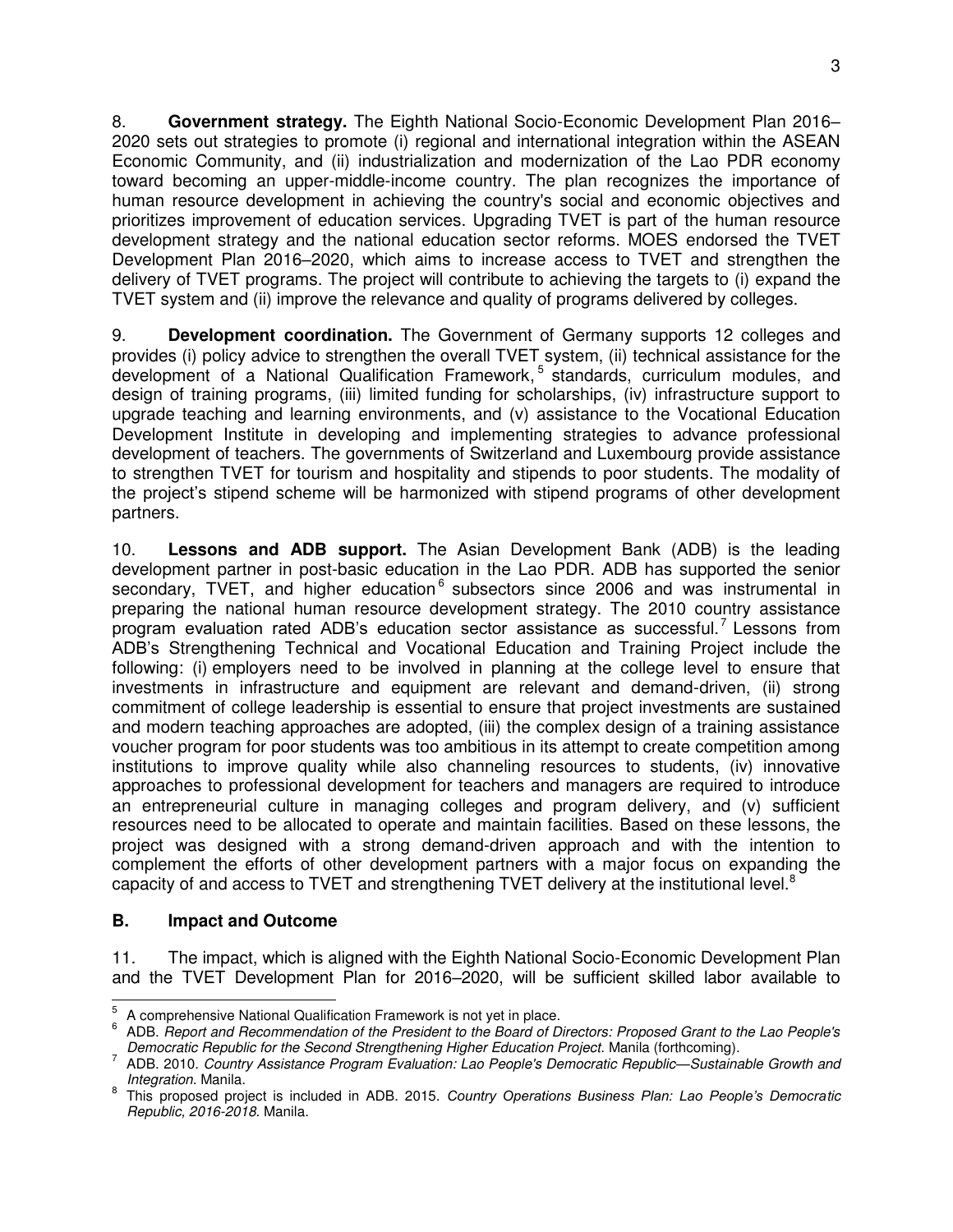maintain inclusive and sustainable development in the Lao PDR. The outcome will be an expanded TVET system aligned with evolving labor market needs.

# **C. Outputs**

12. The project has three outputs: (i) teaching and learning environments at eight TVET colleges upgraded, (ii) quality and relevance of demand-driven programs improved, and (iii) access to TVET institutions for disadvantaged students increased. Based on the lessons from the previous project, the project will adopt a demand-driven approach to upgrading eight TVET colleges that do not receive substantial support from other development partners. To ensure ownership and meet the demands of the local companies and communities, colleges prepare development plans jointly with representatives from firms and communities. The plans identify the key areas of support based on the needs and describe challenges and opportunities of the individual college and include information on student enrollment, teaching force, current training programs, quality and quantity of facilities, budgets, collaboration with communities and companies, and brief assessments of the local labor market.<sup>9</sup>

13. **Output 1: Teaching and learning environments at eight TVET colleges upgraded.** To address urgent infrastructure needs, up to \$4.6 million from grant proceeds may be allocated for civil works at (i) Pakpasak Technical College in Vientiane, (ii) Savannakhet Technical and Vocational College, (iii) Vientiane–Hanoi Friendship Technical and Vocational College, and (iv) the agriculture campus at the Khammouane Technical and Vocational College. These four colleges will prepare detailed proposals for civil works to upgrade their facilities, which may include (i) constructing or renovating existing workshops, (ii) constructing and expanding dormitories, (iii) improving water and sanitation facilities, (iv) constructing or rehabilitating school kitchens and canteens, and (v) improving the overall environment of college campuses toward creating a green and student-friendly atmosphere. The proposals will indicate the availability of adequate funding and competent capacity to effectively manage upgraded facilities. They will include a maintenance plan indicating responsibilities and resources for maintenance tasks. Proposals will also provide a sound rationale for the planned utilization of new and upgraded facilities based on future enrollment projections and training programs that are in demand by local companies and communities. Colleges are developing proposals, and MOES and ADB will endorse them after project effectiveness. In addition, the Polytechnic College of Vientiane may access up to \$400,000 to rehabilitate and build workshops.

14. Up to \$6.0 million is allocated to purchasing training equipment. During the project preparatory phase, all eight project colleges began preparing proposals for equipment to be reviewed and endorsed by MOES and ADB. Proposals have to be based on current and future training programs that reflect labor market needs and enrollment forecasts. College management must demonstrate that (i) proposed equipment requests are in line with ongoing and new training programs that are supported by local employers; (ii) new equipment will be integrated in training programs to support student-centered teaching approaches and increase hands-on training opportunities; (iii) sufficient budget is available for consumables to sustain training programs; and (iv) teachers are able to operate new training equipment, or will be trained. Consultants will help project colleges finalize proposals and prepare the detailed

 $\overline{a}$ 

<sup>9</sup> The following colleges will be supported under the project: (i) Polytechnic College Vientiane, (ii) Savannakhet Technical and Vocational College, (iii) Pakpasak Technical College (Vientiane Capital), (iv) Dongkhamxang Agriculture Technical School (Vientiane), (v) Technical College of Vientiane Province, (vi) Champasak Technical and Vocational College (Champasak Province), (vii) Khammouane Technical and Vocational College, and (viii) Vientiane–Hanoi Friendship Technical and Vocational College. Skills areas identified by the colleges and local industry include (i) automotive, (ii) basic electrical-electronics, (iii) road and bridge construction, (iv) food processing and agriculture, and (v) IT related skills.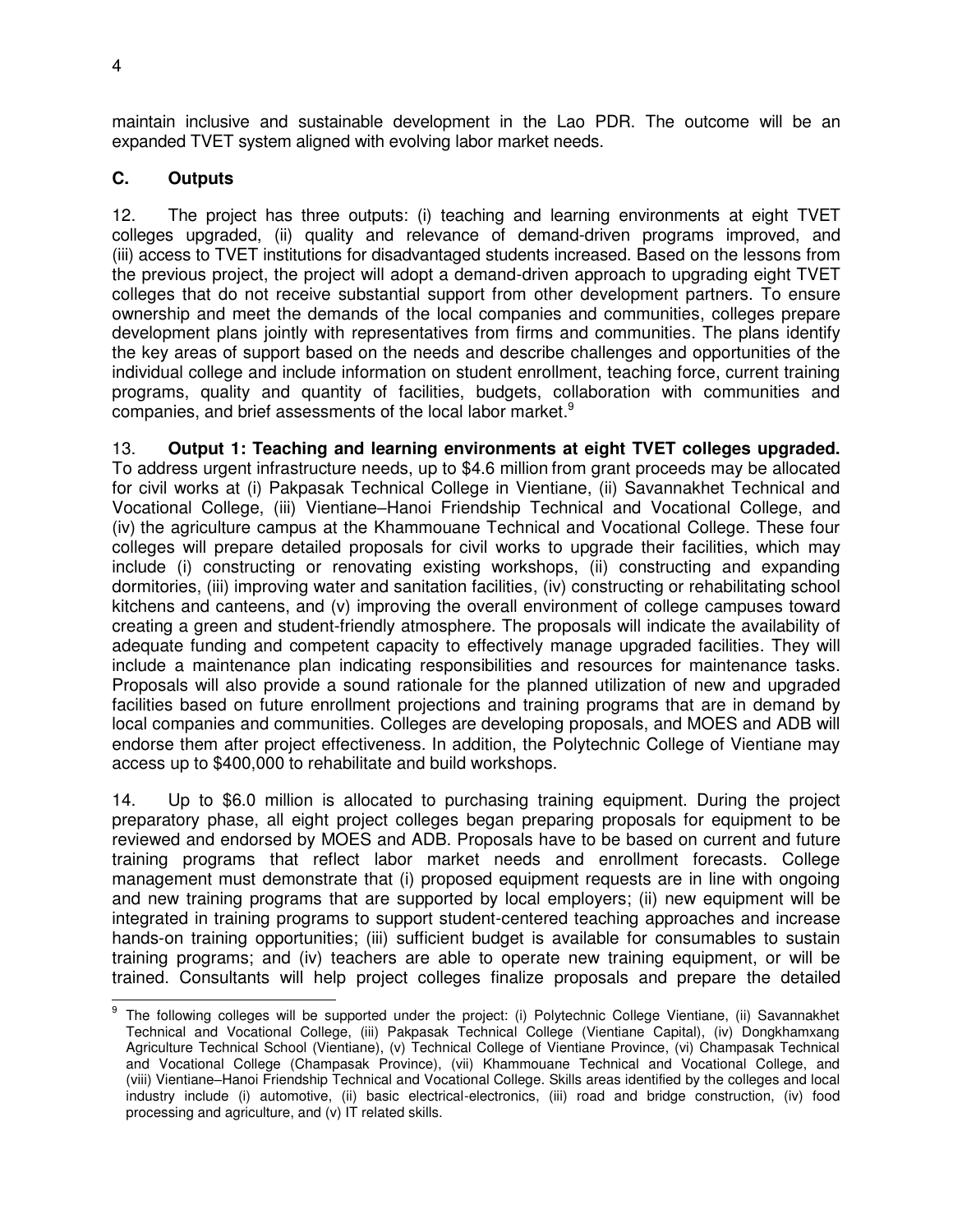equipment technical specifications to be used for tendering. The final amount for civil works and equipment for each college will vary and depend on the actual situation and needs, which will be determined jointly by college management, MOES, and ADB based on the proposals.

15. **Output 2: Quality and relevance of demand-driven programs improved.** Output 2 will provide resources for all eight project colleges to (i) improve technical and pedagogy skills and knowledge of teachers toward promoting student-centered teaching approaches and increased hands-on training for students, and (ii) strengthen the management capacity of current and future college leaders and administrators toward promoting an entrepreneurial approach in managing colleges. The project will engage individual consultants and a firm to facilitate capacity-strengthening measures with the intent to establish continuous training and coaching opportunities at the colleges based on the needs of teachers and managers. Support for teachers, managers, and administrators could include (i) short technical and managerial training programs, (ii) coaching by senior teachers or industry trainers, (iii) improved inspection and guidance at the colleges, (iv) establishing teacher self-help groups, and (v) apprenticeship schemes at companies. Teachers will also receive training to ensure that equipment purchased under the project is used effectively, integrated in the teaching process, and suitably maintained. Training strategies for teachers will be coordinated with the Vocational Education Development Institute and development partners. The project will also provide \$1.6 million to upgrade the academic qualification of TVET teachers from public colleges to gain bachelor or master's degrees in their field of specialization.<sup>10</sup>

16. Based on the first ADB-financed TVET project's success in promoting short-term skills training courses, the project will assist colleges to develop and roll out more of these for out-ofschool youth and adults. It will promote entrepreneurial approaches to help young people and adults in the informal sector upgrade their skills to find better-paying jobs or start selfemployment. Colleges will prepare course content and delivery methods based on local demand. Considering the high share of women in the informal sector, short courses will particularly focus on local needs that will benefit women. The project will (i) introduce new training programs responding to industry and community demand, and (ii) develop competencybased standards, curriculum modules, and training materials. To help graduates at the project colleges find employment or become self-employed, the project will establish career guidance services for students enrolled at TVET colleges. Career guidance units will establish links with the local business community, provide advice on job opportunities and salary expectations, facilitate internships, and provide entrepreneurship guidance for self-employment.

17. **Output 3: Access to TVET institutions for disadvantaged students increased.**  Output 3 will increase disadvantaged students' access to TVET through (i) a \$4.0 million program of targeted direct stipends, and (ii) the development and refinement of TVET promotion strategies to increase demand. The stipend program replaces and streamlines the previous voucher system. The stipend amount set in consultation with MOES is better harmonized with other development partners' stipend programs. The principle is to make regular transfers that cover all costs of attending TVET to minimize the risk of dropping out for financial reasons. To be eligible for the stipend, a student must (i) be poor or disadvantaged, (ii) enroll at one of the eight project colleges, and (iii) be at least 16 years old. MOES will select the recipients using a transparent process, and at least half of them will be women. Adopting an innovation from other

 $\overline{a}$ <sup>10</sup> The Technical and Vocational Education Department (TVED) will select teachers. To receive support, teachers should be under 45 years old, supported by their college director, and must have worked at a vocational college for at least 5 years. Selected teachers will sign a binding agreement committing to return to their TVET college after graduation for at least 5 years; otherwise, they have to return the entire scholarship amount. TVED will prepare a contract template for ADB review and endorsement prior to the commencement of the scheme.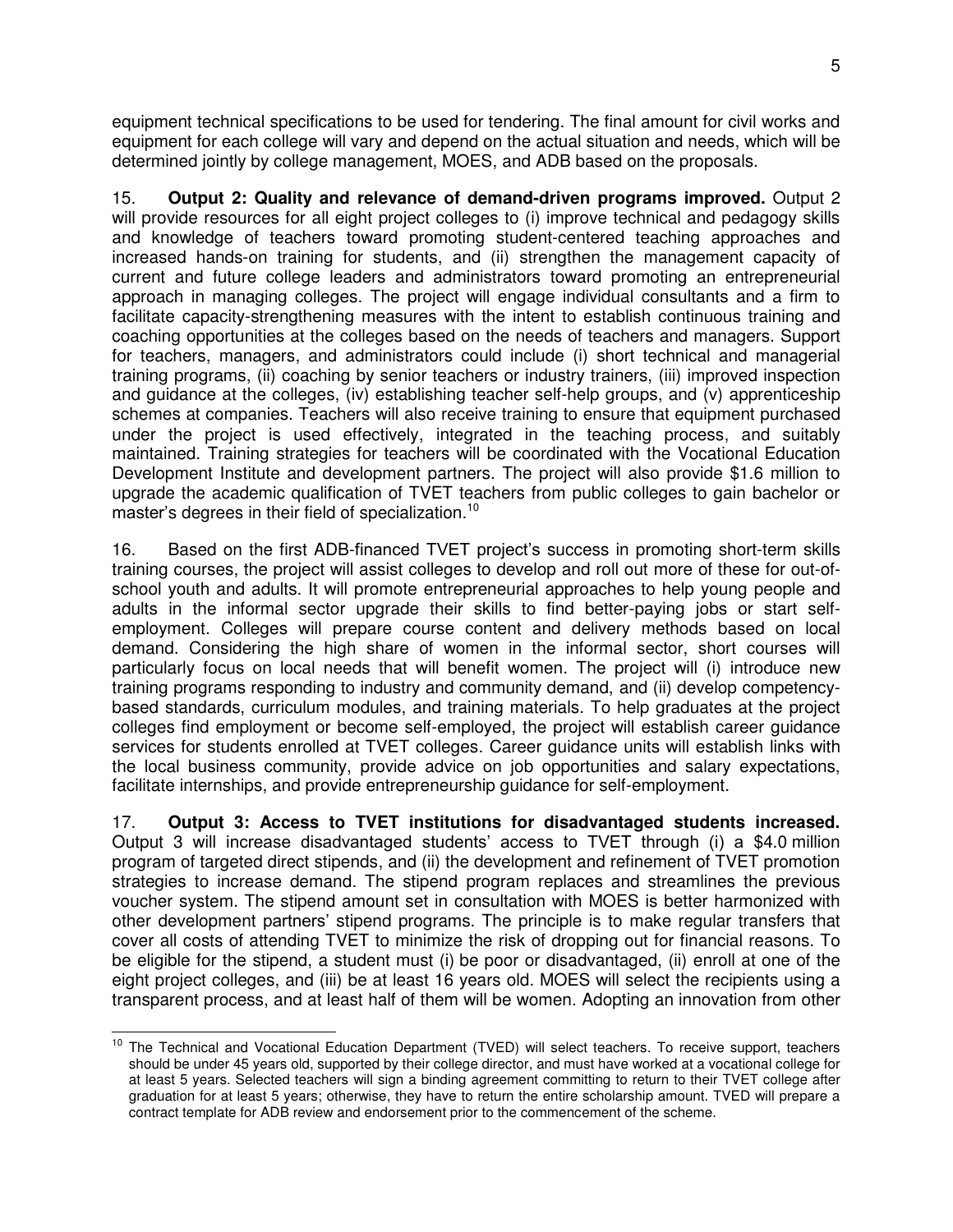existing stipend programs in Lao PDR, payment will be made directly to students' bank accounts on a monthly basis and will be accessible via ATM cards. The total number of students supported will depend on the duration of the courses they select, but may be as high as  $4,600$ .<sup>11</sup>

18. Output 3 will also refine and implement TVET promotion strategies to improve the public image of TVET and promote enhanced understanding of TVET products and services among youth, including school graduates, their parents, communities, and potential employers. The goal is to increase TVET enrollment. Strategies will include (i) testing and adopting a range of communication for development tools with the aim of developing a common brand for TVET and providing better information to a diverse range of stakeholders on the potential jobs that skilled workers are able to access; (ii) promotion of the stipend program among eligible disadvantaged students; and (iii) building on social marketing plans and products created previously by MOES, which will be expanded through (a) national media and branding activities to promote positive perceptions and build awareness, trust, and credibility of TVET; and (b) the rollout of social marketing activities in the communities in the geographic area of each project college.

#### **D. Investment and Financing Plans**

19. The project is estimated to cost \$26.5 million (Table 1). The government requested a grant not exceeding \$25.0 million from ADB's Special Funds resources to help finance the project; this is equal to 94.3% of the project cost. The government will contribute \$1.5 million or 5.7% of the project cost (Table 2).

## **Table 1: Project Investment Plan**

(\$ million)

| <b>Base Cost</b>                                                 |                                                                    |
|------------------------------------------------------------------|--------------------------------------------------------------------|
| Teaching and learning environments at eight colleges upgraded    | 12.14                                                              |
| Quality and relevance of demand-driven programs improved         | 5.25                                                               |
| Access to TVET institutions for disadvantaged students increased | 6.61                                                               |
| Subtotal (A)                                                     | 24.00                                                              |
|                                                                  | 2.50                                                               |
| Total $(A+B)$                                                    | 26.50                                                              |
|                                                                  | <b>Contingencies</b><br>.<br>.<br>$\sim$ .<br>-<br>_____<br>$\sim$ |

ADB = Asian Development Bank, TVET = technical and vocational education and training. Notes:

1. Contingencies are computed at \$2.5 million to cover inflation-related costs and allow flexibility to adjust funding for equipment and civil works, depending on the demand to be specified during implementation.

2. ADB will finance taxes and duties as agreed with the government. This is also consistent with the country partnership strategy, 2012–2016 and agreed for the new country partnership strategy, 2017–2021. ADB. 2011. *Country Partnership Strategy: Lao People's Democratic Republic, 2012–2016.* Manila.

Source: Asian Development Bank estimates.

#### **Table 2: Financing Plan**

| <b>Source</b>          | Amount<br>$($$ million $)$ | <b>Share of</b><br>Total $(\%)$ |
|------------------------|----------------------------|---------------------------------|
| Asian Development Bank | 25.00                      | 94.3                            |
| Government             | 1.50                       | 5.7                             |
| Total                  | 26.50                      | 100.0                           |

Source: Asian Development Bank.

j <sup>11</sup> The stipend program is summarized in the Project Administration Manual (accessible from the list of linked documents in Appendix 2).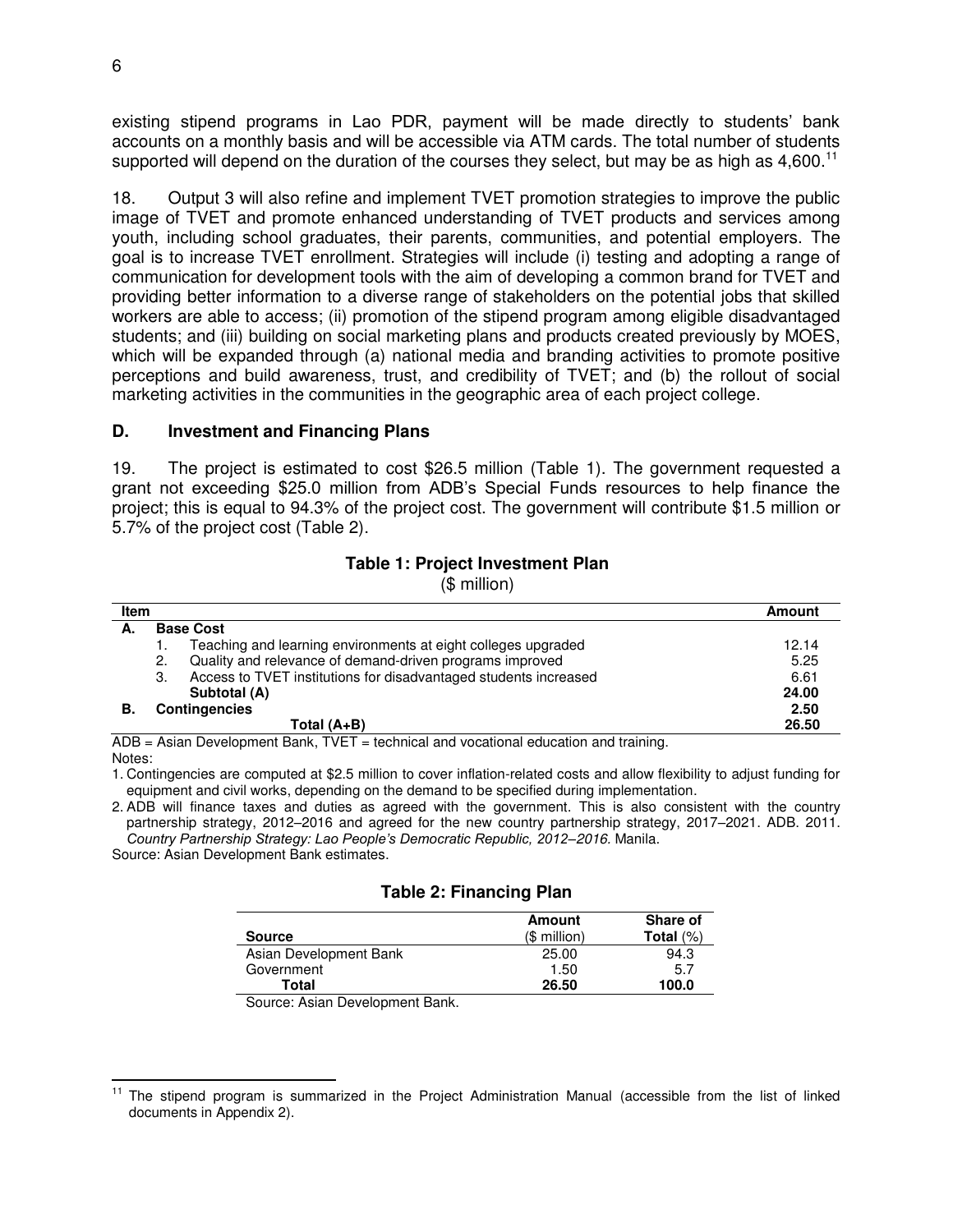#### **E. Implementation Arrangements**

20. Based on the implementation arrangements established under the first TVET project, which proved to be efficient, the project will have a similar management structure. MOES will be the executing agency; the implementing agency will be the Technical and Vocational Education Department (TVED). The first project's management unit will continue to facilitate and supervise day-to-day implementation of project activities. Each college will establish a project implementation unit headed by the college principal. A project steering committee will provide overall project guidance and support cross-agency policy dialogue. The MOES vice-minister for TVET will chair the committee, with the TVED director general as committee secretary. Committee members will be representatives from MOES, the Ministry of Finance, the Ministry of Planning and Investment, and from business communities. The implementation arrangements are summarized in Table 3 and described in detail in the project administration manual.<sup>12</sup>

| <b>Aspects</b>                    | <b>Arrangements</b>                                                |                                                                                                                                 |             |  |
|-----------------------------------|--------------------------------------------------------------------|---------------------------------------------------------------------------------------------------------------------------------|-------------|--|
| Implementation period             |                                                                    | January 2017-December 2020                                                                                                      |             |  |
| Estimated completion date         | 31 December 2020; closing date is 30 June 2021                     |                                                                                                                                 |             |  |
| Management                        |                                                                    |                                                                                                                                 |             |  |
| Oversight body<br>(i)             |                                                                    | Project steering committee chaired by vice-minister, MOES<br>Members: MOES, MOF, MPI, representatives from business communities |             |  |
| Executing agency<br>(ii)          | <b>MOES</b>                                                        |                                                                                                                                 |             |  |
| Key implementing agency<br>(iii)  | <b>TVED</b>                                                        |                                                                                                                                 |             |  |
| Project management unit<br>(iv)   | TVED, 8-10 staff                                                   |                                                                                                                                 |             |  |
| Procurement                       | ICB.                                                               | 5 contracts                                                                                                                     | \$5,300,000 |  |
|                                   | <b>NCB</b>                                                         | 6 contracts                                                                                                                     | \$4,850,000 |  |
|                                   | Shopping                                                           | 3 contracts                                                                                                                     | \$290,000   |  |
| Consulting services               | Two firms (QCBS)<br>\$1,700,000                                    |                                                                                                                                 |             |  |
|                                   | 362 person-months national consultants                             |                                                                                                                                 | \$905,000   |  |
|                                   | 20 person-months international consultants                         |                                                                                                                                 | \$270,000   |  |
| Project implementation unit staff | 24 person-months international consultants                         |                                                                                                                                 | \$360,000   |  |
|                                   | 172 person-months national consultants<br>\$478,000                |                                                                                                                                 |             |  |
|                                   | 144 person-months support staff<br>\$87,000                        |                                                                                                                                 |             |  |
| Disbursement                      | The grant proceeds will be disbursed in accordance with ADB's Loan |                                                                                                                                 |             |  |
|                                   | Disbursement Handbook (2015, as amended from time to time) and     |                                                                                                                                 |             |  |
|                                   | arrangements agreed between the government and ADB.                |                                                                                                                                 |             |  |

|  | <b>Table 3: Implementation Arrangements</b> |
|--|---------------------------------------------|
|--|---------------------------------------------|

ADB = Asian Development Bank, ICB = international competitive bidding, MOES = Ministry of Education and Sports, MOF = Ministry of Finance, MPI = Ministry of Planning and Investment,  $NCB$  = national competitive bidding, QCBS = quality- and cost-based selection, TVED = Technical and Vocational Education Department. Source: Asian Development Bank.

#### **III. DUE DILIGENCE**

#### **A. Economic and Financial**

21. The direct beneficiaries will be the 40,000 students enrolled in the project colleges over 4 years of project implementation. They will benefit from improvements of the overall teaching and learning environments. Demand-driven training programs, upgraded training facilities, and practice-oriented training approaches will contribute to improve their skills and enhance their employment and income-earning opportunities after graduation. It is assumed that at least 1,500 adults and out-of-school youths will benefit from short-term skills training courses, which will help them find better-paying jobs or start their own formal sector businesses. Since more than

 $\overline{a}$  $12$  Project Administration Manual (accessible from the list of linked documents in Appendix 2).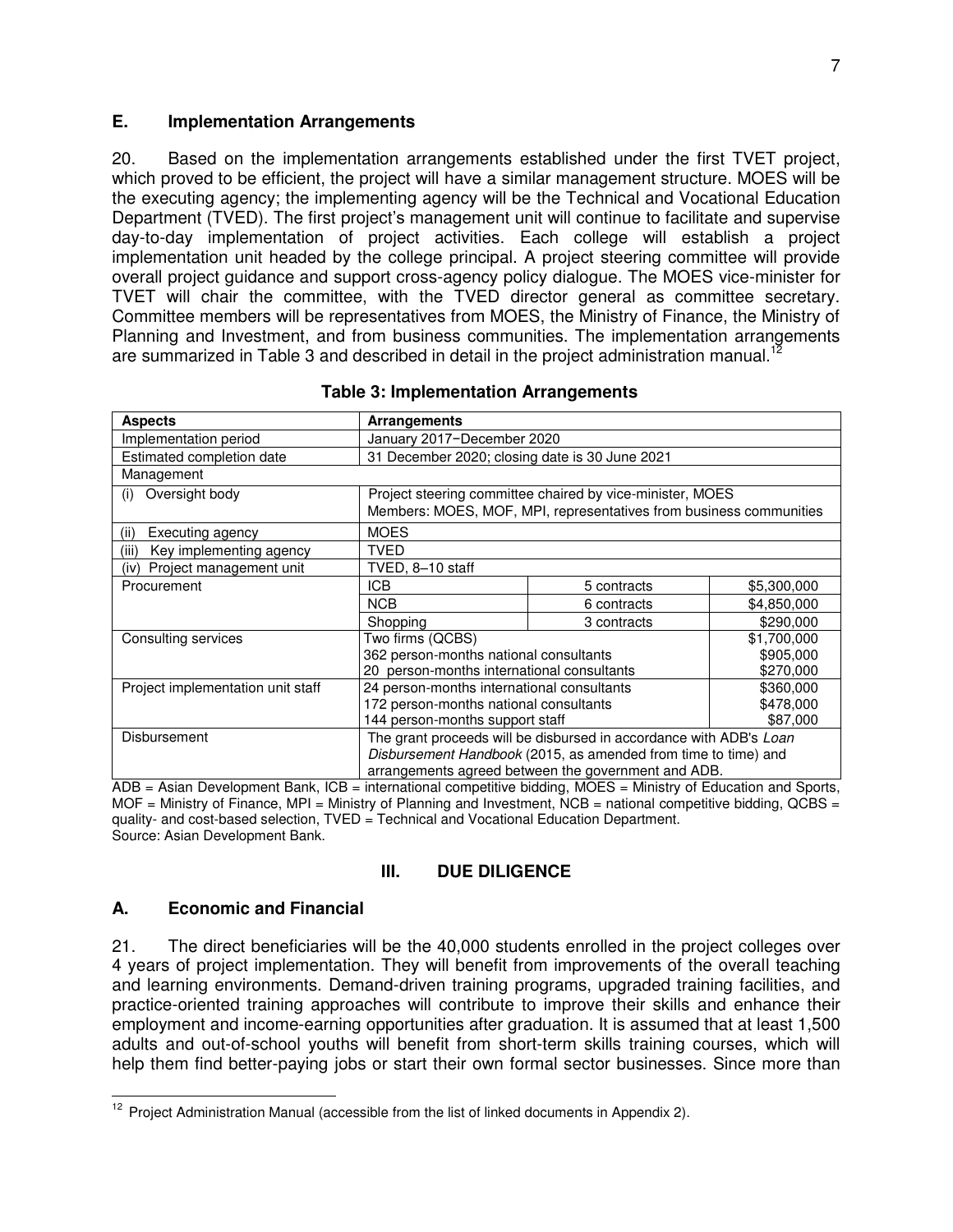75% of youths and adults participating in training programs belong to low-income families, the project will contribute to reducing poverty. Companies will benefit from improvements in the relevance and quality of training that will result in better-skilled workers, which will contribute to increased productivity. Access to TVET for poor students will be enhanced by the stipend scheme and the expansion of dormitory capacity. The economic internal rate of return is estimated at  $17.87\%$ <sup>13</sup>

22. The project should be financially sustainable as the bulk of expenditures is expected not to carry on beyond the end of the project. Recurrent expenditures such as facility and equipment maintenance cost will be absorbed by government funding. Colleges will earn additional income through student fees and tailored training for enterprises. The TVET Development Plan 2016–2020 indicates that the budget for TVET is expected to rise, which will provide additional funding to cover recurrent expenditures. Efficiency gains in the eight project colleges will be realized in part through increased enrollment and the resulting higher utilization of facilities and equipment, and by adopting an entrepreneurial approach in managing colleges more efficiently. The government's commitment to the project as a percentage of the 2016 TVET budget is 0.3% per year and is expected to decline because of the increase of the overall TVET budget. The government's annual commitment is, therefore, deemed affordable.

23. Incremental operating costs will be associated with the new dormitory, workshops, and training equipment financed under the project. The total investment in facility upgrading is \$11 million. Assuming that operating costs, repairs, and maintenance equal 4.0% of the investment, the incremental recurrent cost will be \$440,000 annually beginning in FY2019, which amounts to less than 1.5% of the TVET budget. In succeeding years, this proportion is likely to fall as the government TVET budget rises. This, plus the fact that upgraded facilities will enable TVET institutions to offer services and start small production of goods to earn additional income, suggests that the project's incremental operating costs are sustainable.

#### **B. Governance**

24. Assessment of financial management and procurement capacity found that TVED has sufficient capacity to carry out the project. TVED effectively implemented the previous ADBfinanced TVET project and other projects financed by development partners. The financial management assessment found sufficient capacity and staffing in the accounting and finance section of MOES to support TVED. The project management unit established under the first TVET project will continue to manage the project activities, including preparing financial reports to be submitted to ADB, the Ministry of Finance, and MOES. Consultants will support the unit to carry out procurement and disbursement activities in a timely and effective manner and provide training on financial planning, accounting, and establishing and maintaining a performancebased planning and budgeting system. The unit will be supported by the Financial Department of MOES. Accounting and financial reporting systems, financial information systems, and auditing arrangements were assessed by the State Audit Office, which confirmed that the financial management capacity to operate the project was appropriate. The project will support the TVED to supplement procurement capacity, including training in the preparation of bid documents for civil works and bid evaluations, and site management and monitoring of civil

 $\overline{a}$ <sup>13</sup> The Economic Internal Return of Rate (EIRR) is calculated based on the projected rise in TVET students as a result of the expansion of the selected TVET colleges, the improved employability of graduates as a result of quality improvements of the teaching and learning process, and the increased income of TVET graduates. Cost factors include investment costs, recurrent costs and opportunity costs. Cost-benefit analysis over 25 years yielded an EIRR of 17.87%, which is higher than the EIRR of the first TVET project (15.2%). The detailed Financial and Economic Analysis is accessible from the list of linked documents in Appendix 2.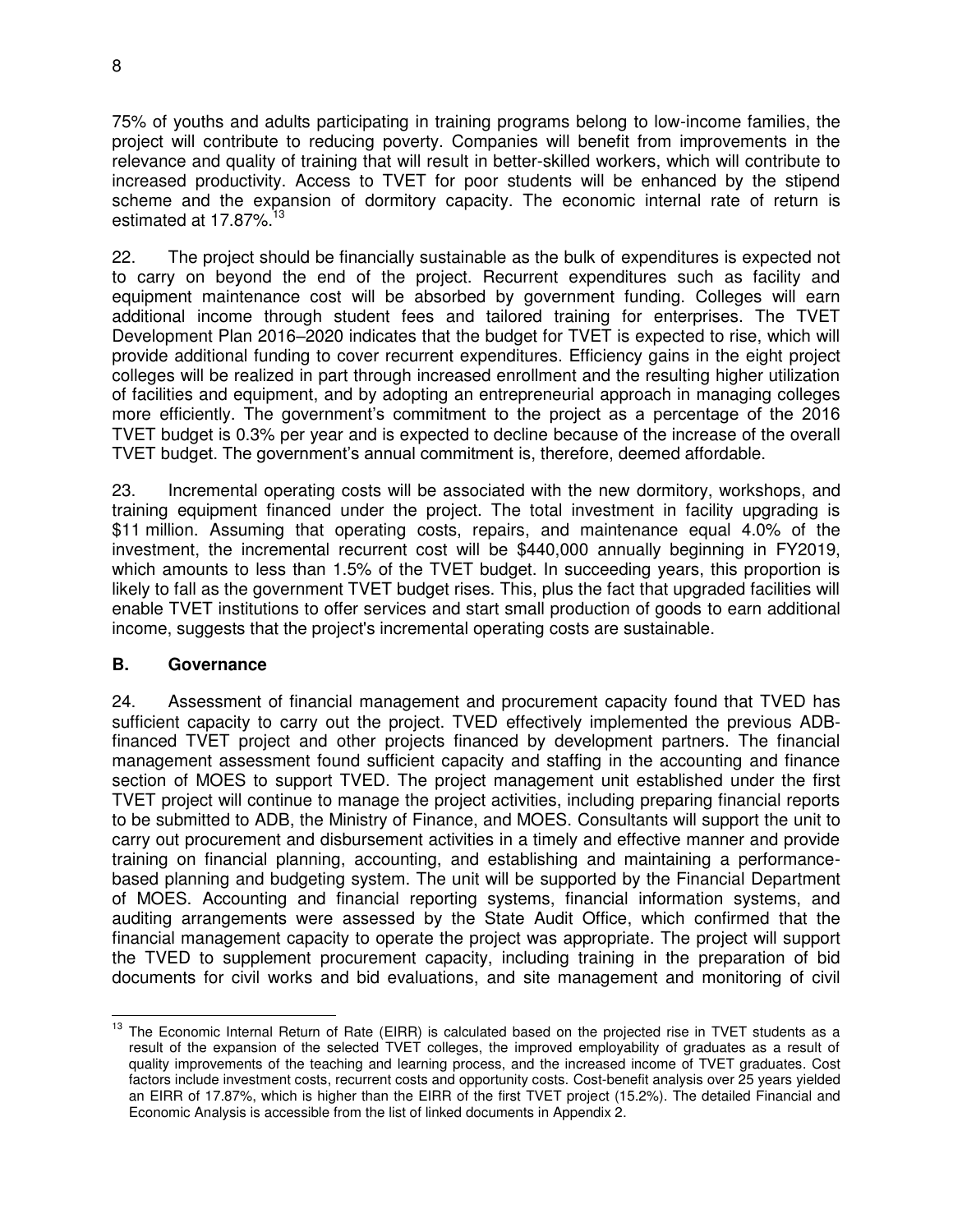works implementation. The project will establish a website that will disclose information related to disbursement, procurement, and project progress. ADB's Anticorruption Policy (1998, as amended to date) was explained to and discussed with the government. The specific policy requirements and supplementary measures are described in the project administration manual.

# **C. Poverty and Social**

25. Based on the national poverty line, the poverty incidence in the Lao PDR fell from 27.6% in 2008 to 23.4% in 2013. The rate of poverty reduction has been slow relative to the high rate of GDP growth, which has not translated into commensurately high growth in consumption. Inequality has increased, two-thirds of the population continues to live on less than \$2 per day, and many households remain vulnerable to falling into poverty. The national average improvements in welfare mask significant differences between regions and socioeconomic groups. In 2013, the poverty incidence was highest among those households whose head had no formal education (42.0%) or only some primary (36.0%), and lowest among those households whose head had a university degree (4.0%) or had completed vocational training (6.0%). This shows the direct link between TVET and improved welfare. The stipend scheme will benefit up to 4,600 students, of whom at least half will be young women. By promoting equitable access to improved quality TVET, including through stipends targeted to the poor and vulnerable, the project will directly contribute to poverty reduction. Equipped with better skills, young people will have access to better jobs, earn higher incomes, and be the drivers of inclusive growth.

26. The project includes a gender action plan to promote women's increased participation in project benefits. Fewer women are enrolled in secondary and tertiary education than men, highlighting that women still face challenges in completing a full cycle of education to the tertiary level. The gender gap in favor of men is more pronounced among the poor, with disparities highest in the north and in rural, remote, and ethnic areas, as well as among those whose mothers have no education. Key project targets include: (i) by 2020, 90% of both female and male TVET college graduates find employment or start their own business in the area they have been trained in within 6 months of graduation; (ii) 50% of the new dormitory spaces are reserved for female students; (iii) dormitories have separate spaces and facilities for women and men; (iv) all female managers and teachers at the project colleges will participate in pedagogy, technical, and management training; (v) 35% of teachers of the academic upgrading program are women; (vi) skills standards manuals, new TVET curriculum, and training programs developed under the project are gender-sensitive and provide positive images of women; (vii) 50% of students in apprenticeship schemes in companies are women; (viii) 50% of students in short-term training courses for out-of-school youth are women; (ix) 30% of career counsellors are women; and (x) 50% of stipend assistance is provided to women.

# **D. Safeguards**

27. The involuntary resettlement category is C, as civil works are limited to upgrading existing facilities and constructing new buildings within the boundaries of the respective colleges, which will not require land acquisition or resettlement. The indigenous peoples' categorization is C. The project is not expected to have any negative impacts on indigenous peoples, and will not discriminate against them or other marginalized groups. The environmental categorization is B. An initial environmental examination was carried out and an environment management plan was developed.<sup>14</sup> The operation of workshops will ensure proper disposal of waste. During construction, the contractor will keep noise and dust within locally acceptable

 $\overline{a}$  $14$  Initial Environment Examination (accessible from the list of linked documents in Appendix 2).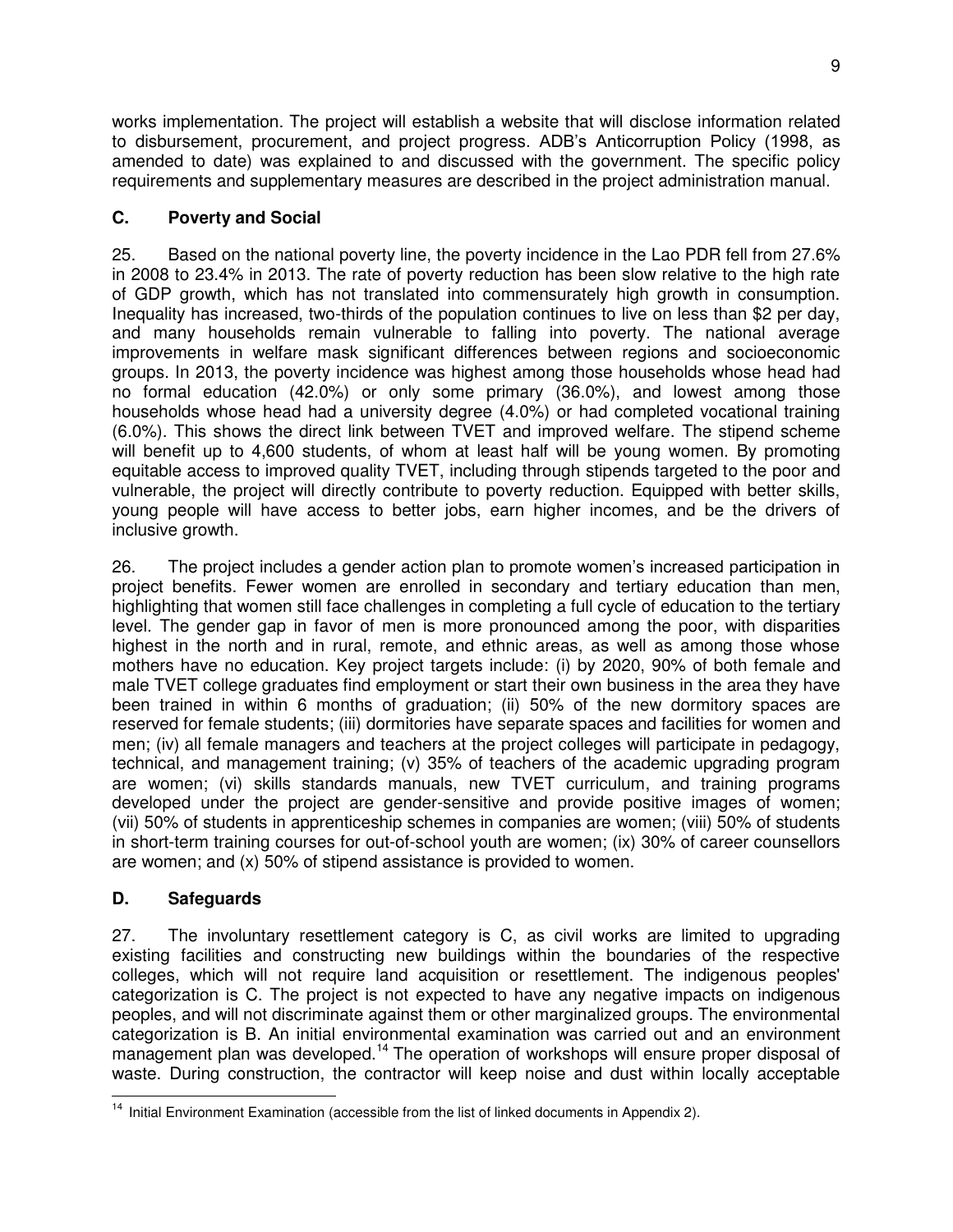levels, as well as manage fill, excavated material, and solid waste in a manner that does not create a permanent impact.

#### **E. Risks and Mitigating Measures**

28. Major risks and mitigating measures are summarized in Table 4 and described in detail in the risk assessment and risk management plan.<sup>15</sup> The major risks are that the government fails to keep its commitment to increase funding for TVET, the supply of appropriately trained teachers is not adequate to improve TVET quality, and the poor social perception of TVET means that employers and potential students are not interested in TVET. These risks are addressed under the project. The benefits and impacts are expected to outweigh the risks.

| <b>Risks</b>                        | <b>Mitigating Measures</b>                                                       |
|-------------------------------------|----------------------------------------------------------------------------------|
| Failure to provide sufficient       | The government has endorsed the TVET Master Plan 2016–2020, and is               |
| funding to expand TVET              | committed to gradually increasing the allocation to TVET to expand the system.   |
| services and sustain quality of     | The project will contribute to the investment plan by financing the expansion of |
| <b>TVET</b> provision               | TVET facilities at eight colleges.                                               |
| Inadequate supply of trained        | The government is in the process of strengthening the pre-service training of    |
| teachers will frustrate the ability | new teachers. The project will complement efforts of the government and other    |
| to improve TVET.                    | development partners to improve the capacity of the existing teaching force.     |
| Poor social perception of TVET      | The project will provide resources for a TVET promotion campaign, which will     |
| will limit potential trainees'      | contribute to students', parents', and communities' increased understanding of   |
| interest in TVET.                   | the value of TVET products and services.                                         |
| Lack of sufficient funds to         | The Ministry of Education and Sports will ensure that O&M arrangements are       |
| ensure O&M of workshops and         | reflected in annual budget plans to ensure sufficient funding. The project       |
| training equipment                  | includes training for college managements and teachers to understand the         |
|                                     | need for O&M provisions and ensure that appropriate technical and financial      |
|                                     | measures for O&M are included in the annual plans and budgets.                   |

**Table 4: Summary Risks and Mitigating Measures**

O&M = operation and maintenance, TVET = technical and vocational education and training.

Source: Asian Development Bank.

# **IV. ASSURANCES**

29. The government has assured ADB that implementation of the project will conform to all applicable ADB policies, including those concerning anticorruption measures, safeguards, gender, procurement, consulting services, and disbursement as described in detail in the project administration manual and grant documents. The government has agreed with ADB on certain covenants for the project, which are set out in the grant agreement.

#### **V. RECOMMENDATION**

30. I am satisfied that the proposed grant would comply with the Articles of Agreement of the Asian Development Bank (ADB) and recommend that the Board approve the grant not exceeding \$25,000,000 to the Lao People's Democratic Republic from ADB's Special Funds resources for the Second Strengthening Technical and Vocational Education and Training Project, on terms and conditions that are substantially in accordance with those set forth in the draft grant agreement presented to the Board.

> Takehiko Nakao President

27 September 2016

 $\overline{a}$ <sup>15</sup> Risk Assessment and Risk Management Plan (accessible from the list of linked documents in Appendix 2).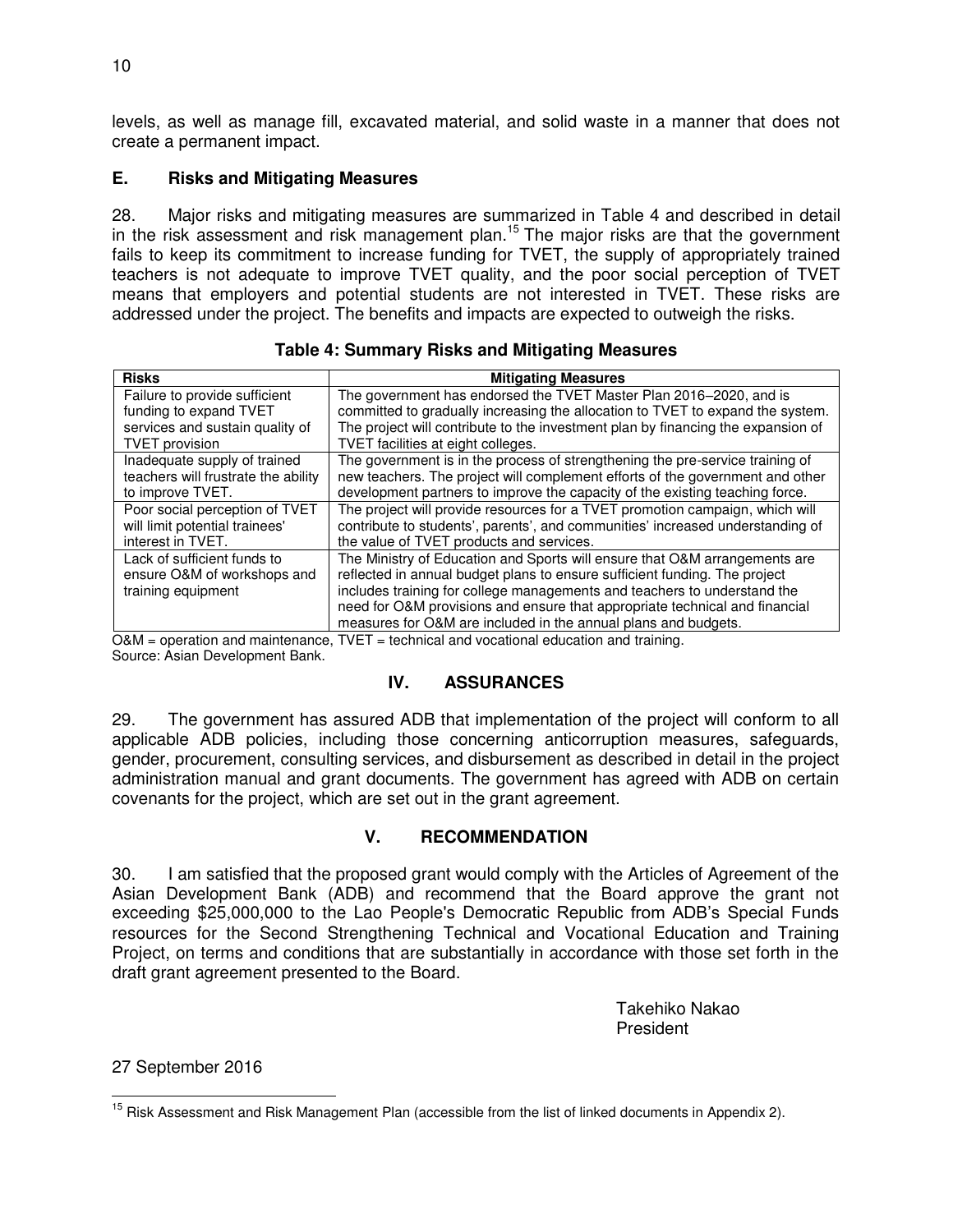## **DESIGN AND MONITORING FRAMEWORK**

# **Impact the Project is Aligned With**

Sufficient skilled labor available to maintain inclusive and sustainable development in the Lao PDR (*Eighth National Socio-Economic Development Plan and the TVET Development Plan for 2016–2020*) a

|                                                                                                            |                                                                                                                                                                                                                                                     | <b>Data Sources and</b>                                                                                                         |                                                                                        |
|------------------------------------------------------------------------------------------------------------|-----------------------------------------------------------------------------------------------------------------------------------------------------------------------------------------------------------------------------------------------------|---------------------------------------------------------------------------------------------------------------------------------|----------------------------------------------------------------------------------------|
|                                                                                                            | <b>Performance Indicators with</b>                                                                                                                                                                                                                  | Reporting                                                                                                                       |                                                                                        |
| <b>Results Chain</b>                                                                                       | <b>Targets and Baselines</b>                                                                                                                                                                                                                        | <b>Mechanisms</b>                                                                                                               | <b>Risks</b>                                                                           |
| <b>Outcome</b><br><b>TVET</b> system<br>expanded and<br>aligned with evolving<br>labor market needs        | a. By 2020, 90% of both<br>female and male TVET college<br>graduates find employment or<br>start their own business in<br>areas where they have been<br>trained within 6 months of<br>graduation. Sex-disaggregated<br>data<br>(2015 baseline: 80%) | a. Tracer studies<br>conducted by colleges<br>annually and compiled<br>by TVED                                                  | Government<br>provides insufficient<br>funding for TVET                                |
|                                                                                                            | b. Enrollment in project<br>colleges increases from<br>16,300 in 2015 to 25,500 in<br>2020; 45% of students are<br>women (2015 baseline for<br>women at project colleges:<br>41%                                                                    | b. TVED education<br>information system                                                                                         |                                                                                        |
|                                                                                                            | c. Companies and business<br>associations express<br>satisfaction with graduates<br>from project colleges<br>(baseline: not applicable)                                                                                                             | c. Annual college<br>development plans and<br>results of a survey<br>among local companies<br>that will be conducted<br>in 2020 |                                                                                        |
| <b>Outputs</b><br>1. Teaching and<br>learning<br>environments at eight<br><b>TVET colleges</b><br>upgraded | 1a. Facilities are upgraded,<br>based on approved proposals<br>within the first 2 years of the<br>project (baseline: not<br>applicable)                                                                                                             | 1a. Approved college<br>development plans                                                                                       | Lack of sufficient<br>funds to ensure<br>O&M of workshops<br>and training<br>equipment |
|                                                                                                            | 1b. New equipment is<br>integrated in ongoing training<br>programs by 2018 (baseline:<br>not applicable)                                                                                                                                            | 1b. TVED progress<br>reports published<br>annually                                                                              |                                                                                        |
|                                                                                                            | 1c. Dormitories are well<br>maintained and provide<br>healthy and student-friendly<br>living environments. 50% of<br>new dormitory spaces are<br>reserved for female students<br>(baseline: 0)                                                      | 1c. Progress reports<br>from project colleges<br>and TVED                                                                       |                                                                                        |
| 2. Quality and<br>relevance of demand-<br>driven programs                                                  | 2a. 1,000 TVET teachers and<br>managers participate in<br>training measures during the                                                                                                                                                              | 2a. TVED progress and<br>training reports                                                                                       |                                                                                        |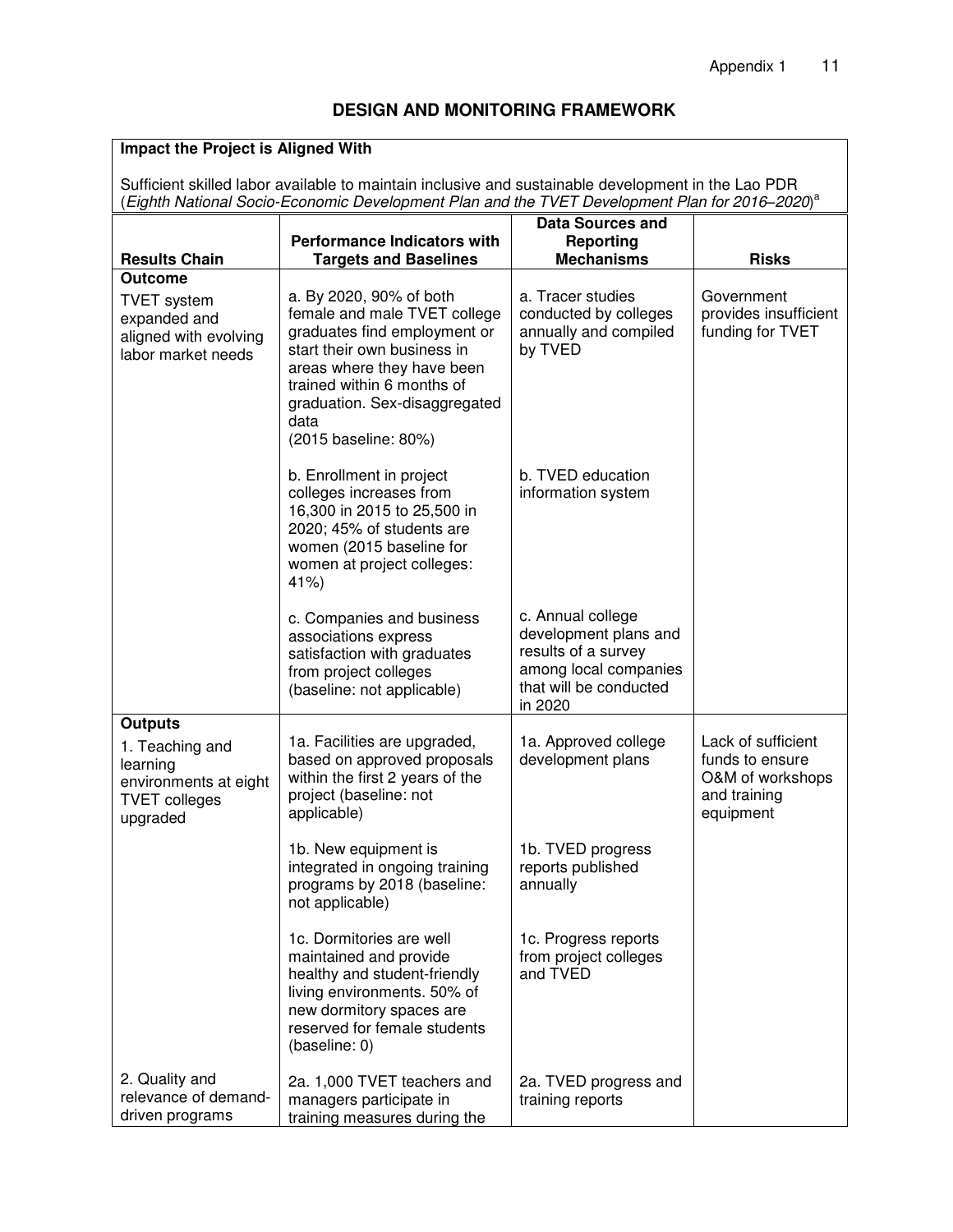|                                                                              |                                                                                                                                                                                                                                              | <b>Data Sources and</b>                                                                                       |              |
|------------------------------------------------------------------------------|----------------------------------------------------------------------------------------------------------------------------------------------------------------------------------------------------------------------------------------------|---------------------------------------------------------------------------------------------------------------|--------------|
|                                                                              | <b>Performance Indicators with</b>                                                                                                                                                                                                           | Reporting                                                                                                     |              |
| <b>Results Chain</b>                                                         | <b>Targets and Baselines</b>                                                                                                                                                                                                                 | <b>Mechanisms</b>                                                                                             | <b>Risks</b> |
| improved                                                                     | implementation phase of the<br>project; all female managers<br>and teachers at the project<br>colleges will participate in<br>pedagogy, technical, and<br>management training<br>(baseline: 0)                                               |                                                                                                               |              |
|                                                                              | 2b. 50% of trained teachers<br>adopt student-centered<br>teaching methods in 2018.<br>Sex-disaggregated data<br>(2015 baseline: 10%)                                                                                                         | 2b. TVED progress<br>reports published<br>annually and feedback<br>from students                              |              |
|                                                                              | 2c. At least 80% of the lesson<br>plans confirm integrated theory<br>and practical training<br>approaches. (2015 baseline:<br>$10\%)$                                                                                                        | 2c. Lesson plans<br>prepared by project<br>colleges                                                           |              |
|                                                                              | 2d. At least 50 teachers (20<br>women) have commenced<br>academic upgrading programs<br>by $2018$ (baseline: 0)                                                                                                                              | 2d. Enrollment<br>certifications issued by<br><b>TVED</b>                                                     |              |
|                                                                              | 2e. Increased number of<br>students in apprenticeship<br>schemes in companies. 50%<br>are women (baseline: 0)                                                                                                                                | 2e. Training records of<br>colleges published by<br><b>TVED</b>                                               |              |
| 3. Access to TVET<br>institutions for<br>disadvantaged<br>students increased | 3a. Criteria and mechanism for<br>selecting poor students for<br>stipends is in place within the<br>first 6 months of the project;<br>50% of the applicants are<br>women (baseline: not<br>applicable)                                       | 3a. Criteria and<br>selection mechanism<br>published by TVED                                                  |              |
|                                                                              | 3b. At least 1,000 students<br>from low-income families<br>received stipends from the<br>project and enroll in vocational<br>schools (50% women) by 2018<br>(baseline: 0)                                                                    | 3b. TVET statistics and<br>reports on stipend<br>utilization published by<br><b>TVED annually</b>             |              |
|                                                                              | 3c. Awareness campaigns<br>have contributed to enhance<br>the reputation of TVET and the<br>understanding of job<br>opportunities for skilled<br>workers. Surveys collect and<br>report sex-disaggregated data<br>(baseline: not applicable) | 3c. Surveys and<br>campaign reports<br>conducted and<br>prepared by the<br>consulting firm and<br><b>TVED</b> |              |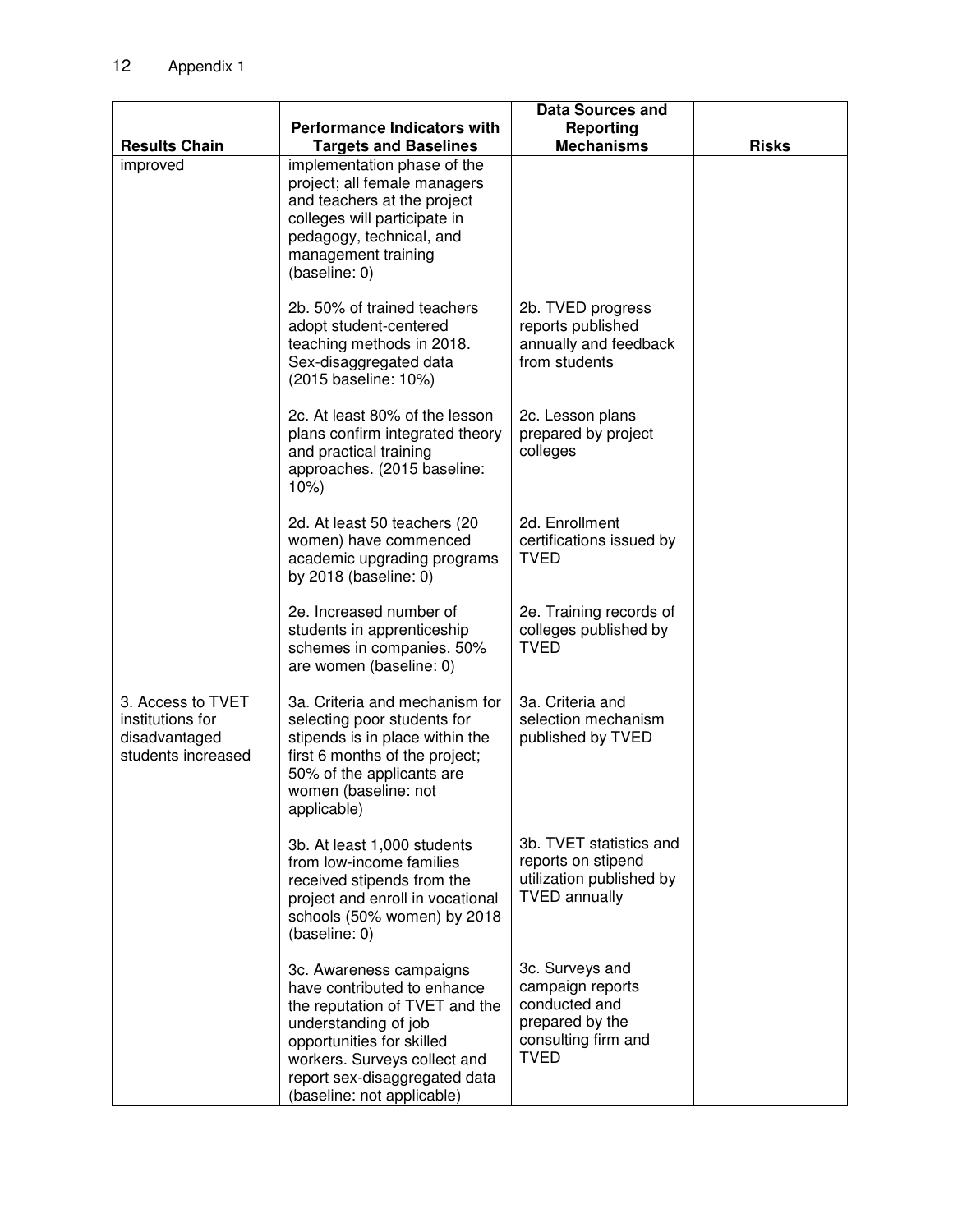| <b>Key Activities with Milestones</b>                                                                                                                                                                                                                                                                                                                                                                                                                                                                               |
|---------------------------------------------------------------------------------------------------------------------------------------------------------------------------------------------------------------------------------------------------------------------------------------------------------------------------------------------------------------------------------------------------------------------------------------------------------------------------------------------------------------------|
| 1. Teaching and learning environments at eight TVET colleges upgraded<br>1.1 Establish project implementation units at each project college (Q1 2017)<br>1.2 Prepare civil works at five project colleges (Q1 2017)<br>1.3 Commence civil works (Q3 2017)<br>1.4 Prepare and approve plans for procuring training equipment jointly with companies (Q2 2017)<br>1.5 Initiate process to procure equipment and tendering starts (Q3 2017)<br>1.6 Integrate the use of new equipment in training plans (SY 2017/2018) |
| 2. Quality and relevance of demand-driven programs improved<br>2.1 Prepare training plan for teachers and managers and approve training strategy (Q3 2017)<br>2.2 Start training programs (Q3 2017)<br>2.3 Select areas for developing new curriculum and teaching materials jointly with companies and<br>prepare new training material and course content starts (Q1 2018)<br>2.4 Select first batch of teachers for academic upgrading (Q3 2017)<br>2.5 Start upgrading of academic programs (Q1 2018)           |
| 3. Access to TVET institutions for disadvantaged students increased<br>3.1 Approve criteria for selecting poor students under the stipend scheme (Q1 2017)<br>3.2 Deliver stipends to disadvantaged students (SY 2017-2018)<br>3.3 Prepare and ready draft strategy for the TVET campaign (Q2 2017)<br>3.4 Start project-financed promotion activities (Q3 2017)                                                                                                                                                    |
| <b>Inputs</b>                                                                                                                                                                                                                                                                                                                                                                                                                                                                                                       |
| Asian Development Bank: \$25,000,000 (grant)<br>Government of the Lao PDR: \$1,500,000                                                                                                                                                                                                                                                                                                                                                                                                                              |
| <b>Assumptions for Partner Financing</b>                                                                                                                                                                                                                                                                                                                                                                                                                                                                            |
| Not applicable                                                                                                                                                                                                                                                                                                                                                                                                                                                                                                      |
| Lao PDR = Lao People's Democratic Republic, $Q =$ quarter, $SY =$ school year, TVED = Technical and Vocational                                                                                                                                                                                                                                                                                                                                                                                                      |

Education Department, TVET = technical and vocational education and training. a Government of the Lao PDR. 2016. *Socio-Economic Development Plan, 2016–2020*. Vientiane; and Government of the Lao PDR. 2015. *TVET Development Plan for 2016–2020*. Vientiane.

Source: Asian Development Bank.